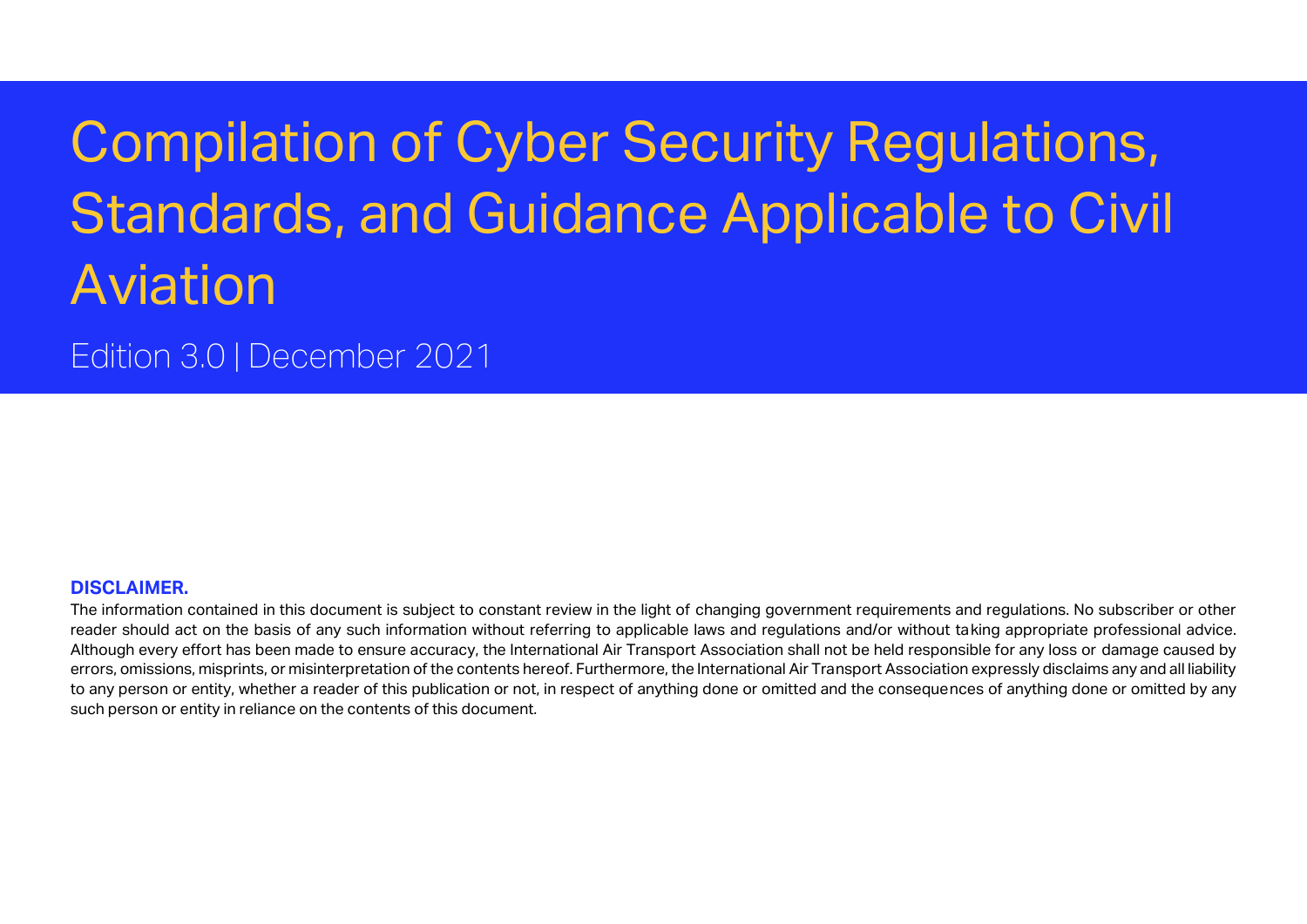## **Table of Contents**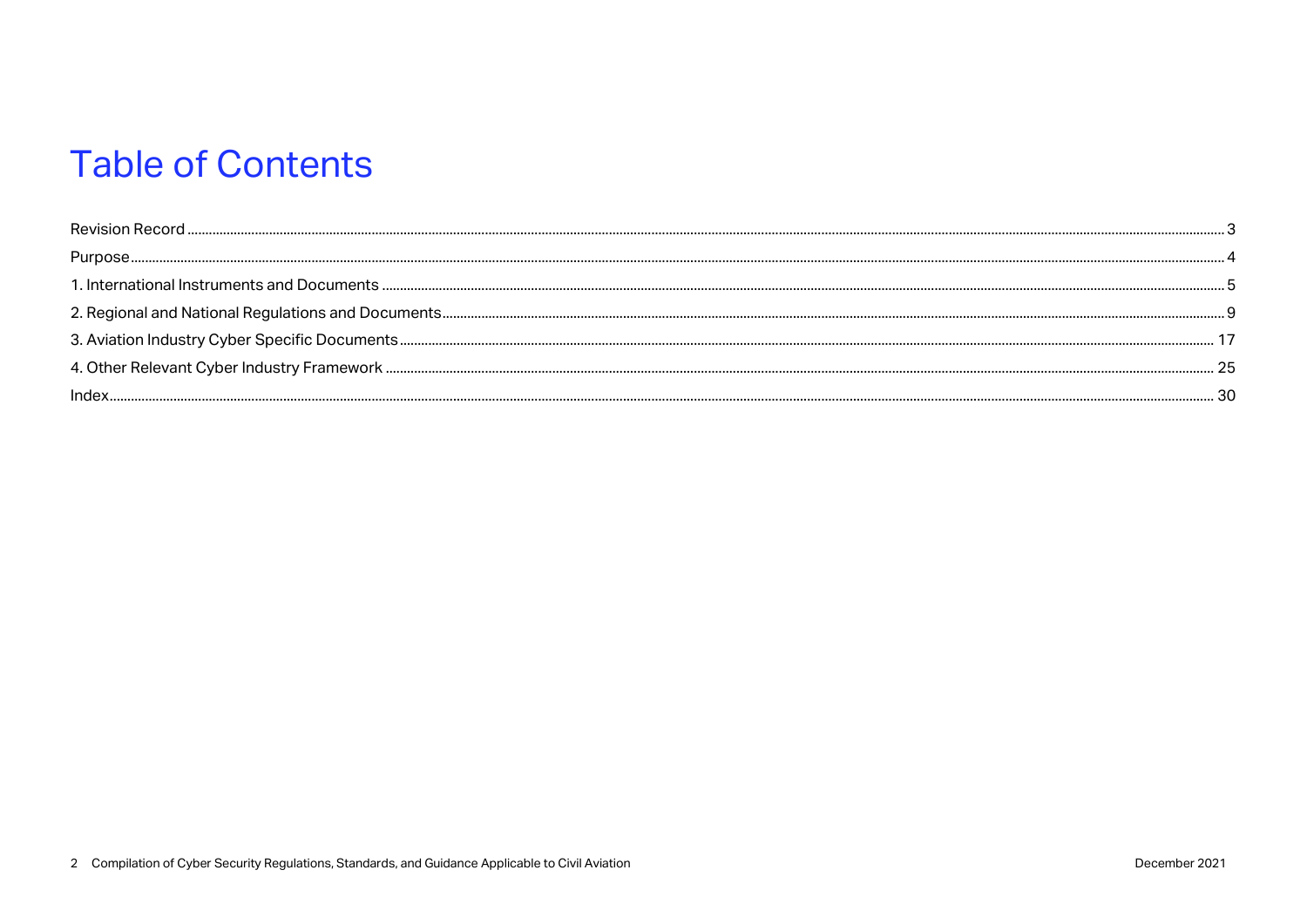# <span id="page-2-0"></span>Revision Record

### **Revision Table**

| Revision           | Date          | Section(s)               | <b>Significant Changes</b>            |
|--------------------|---------------|--------------------------|---------------------------------------|
| <b>Edition 3.0</b> | December 2021 | All sections.            | Third release - content update.       |
| <b>Edition 2.0</b> | April 2021    | All sections.            | Second release – content update.      |
| <b>Edition 1.1</b> | January 2021  | Section 2 and section 4. | Content update and minor adjustments. |
| <b>Edition 1.0</b> | August 2020   |                          | First release.                        |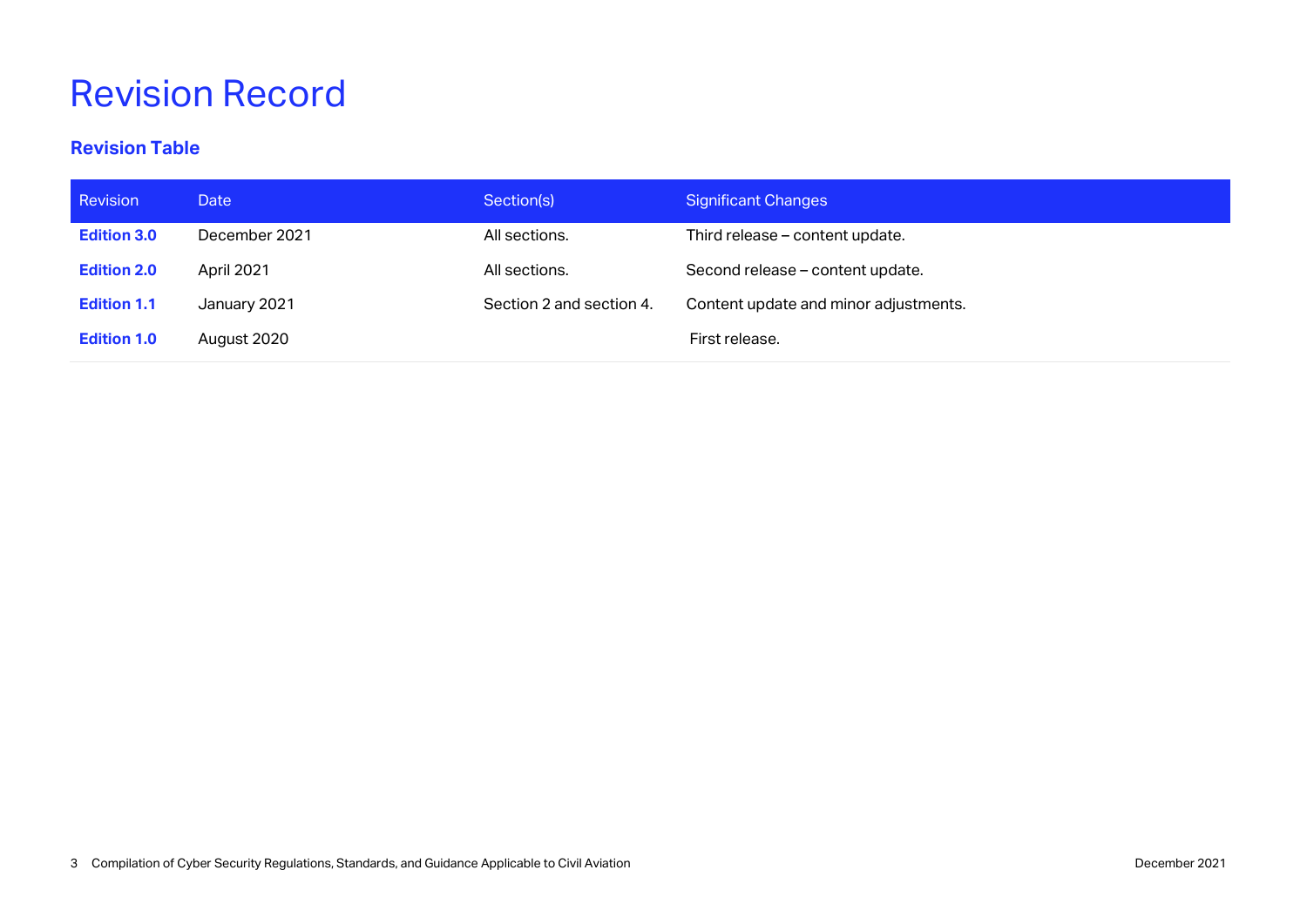## <span id="page-3-0"></span>Purpose

The purpose of this document is to provide an overview of regulations, standards, and guidance related to aviation cyber security. Please note that **this Compilation of Cyber Security Regulations, Standards, and Guidance Applicable to Civil Aviation** is a non-exhaustive list. This document will be regularly updated, considering the crucial developments and changes related to aviation cyber security regulations, standards, and guidance.

The list is divided into four following sections:

- International Instruments and Documents;
- Regional and National Regulations and Documents;
- Aviation Industry Cyber Specific Documents; and
- Other Relevant Cyber Industry Framework.

Each section contains the name of the organization/owner of the document, brief description, status, tags, and the URL link to the website where the document is published or available for purchase from the publication owner.

For more information, comments, and suggestions related to this document, or if you represent any of the organizations mentioned in this document and would like to engage with us on aviation cyber security, please contact us at [aviationsecurity@iata.org.](mailto:aviationsecurity@iata.org)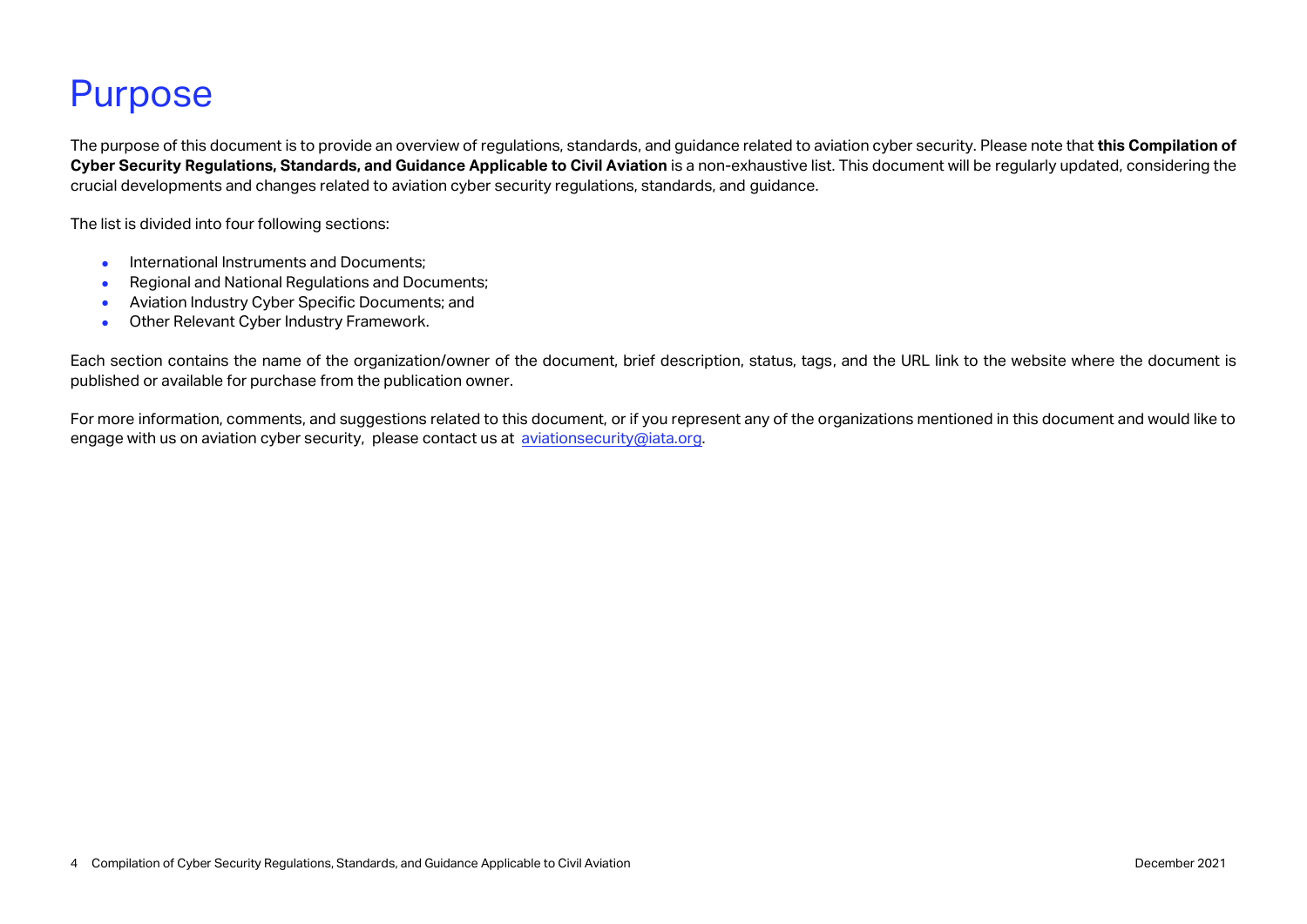# <span id="page-4-0"></span>1. International Instruments and Documents

This section is specifically related to the international legal instruments like international conventions that refer, indirectly or directly, to cyber security. Moreover, this section is focused on the International Civil Aviation Organization (ICAO) and its documents that address cyber security.

| <b>TABLE 1. INTERNATIONAL INSTRUMENTS AND DOCUMENTS</b> |                                                                                                                                                                                                                                         |                                                                                                                                                                                                                                                                                                                                                                                                                                                                                                                                                                                                                                                                                                                              |               |                                                 |                 |  |
|---------------------------------------------------------|-----------------------------------------------------------------------------------------------------------------------------------------------------------------------------------------------------------------------------------------|------------------------------------------------------------------------------------------------------------------------------------------------------------------------------------------------------------------------------------------------------------------------------------------------------------------------------------------------------------------------------------------------------------------------------------------------------------------------------------------------------------------------------------------------------------------------------------------------------------------------------------------------------------------------------------------------------------------------------|---------------|-------------------------------------------------|-----------------|--|
| Organization                                            | <b>Regulation / Standard /</b><br><b>Recommendation Name</b>                                                                                                                                                                            | <b>Purpose / Comments / Precis</b>                                                                                                                                                                                                                                                                                                                                                                                                                                                                                                                                                                                                                                                                                           | <b>Status</b> | #Tag                                            | <b>Source</b>   |  |
| <b>International Air</b><br><b>Law Instruments</b>      | <b>Convention for the</b><br><b>Suppression of Unlawful</b><br><b>Seizure of Aircraft (1970)</b>                                                                                                                                        | The Hague Convention of 1970 was adopted in order to<br>combat aircraft hijacking. It contains provisions for the<br>criminalization of offences committed on board an aircraft in<br>flight when a person seizes or exercises control of the aircraft.<br>It needs to be noted that the Hague Convention may apply to<br>aviation cyber security in case a passenger onboard takes<br>control of the aircraft through a cyber-attack.                                                                                                                                                                                                                                                                                       | In Force      | #LegalInstrument<br>#Convention<br>#Aircraft    | <b>URL Link</b> |  |
|                                                         | <b>Convention for the</b><br><b>Suppression of Unlawful</b><br>Acts against the Safety of<br><b>Civil Aviation (1971)</b>                                                                                                               | The Montreal Convention of 1971 takes an effect-based<br>approach to determine the offences that have the following in<br>common: the acts are unlawful and intentional, and the acts are<br>likely to endanger the safety of aircraft in flight.<br>As per the provisions of the Montreal Convention and its<br>applicability, there is no requirement for the offender to be on<br>board an aircraft at the time of committing the unlawful act.<br>Therefore, this broadens the applicability scope of the<br>Montreal Convention to include any remote cyber-attack<br>affecting not only the aircraft but also air navigation facilities<br>and any providers of critical information that are sent to the<br>aircraft. | In Force      | #LegalInstrument<br>#Convention<br>#Transversal | <b>URL Link</b> |  |
|                                                         | <b>Protocol for the</b><br><b>Suppression of Unlawful</b><br><b>Acts of Violence at Airports</b><br><b>Serving International Civil</b><br><b>Aviation, Supplementary to</b><br>the Convention for the<br><b>Suppression of Unlawful</b> | The Montreal Convention was amended by the Airport<br>Protocol of 1988 with an aim to extend its catalog of offenses<br>and include any unlawful acts (violence or disruption of<br>services) at international airports.<br>The scope of applicability relative to cyber-attacks is similar as<br>introduced by the Montreal Convention of 1971; however, it is<br>broadened to any cyber-attacks targeting the airport.                                                                                                                                                                                                                                                                                                     | In Force      | #LegalInstrument<br>#Convention<br>#Aerodromes  | <b>URL Link</b> |  |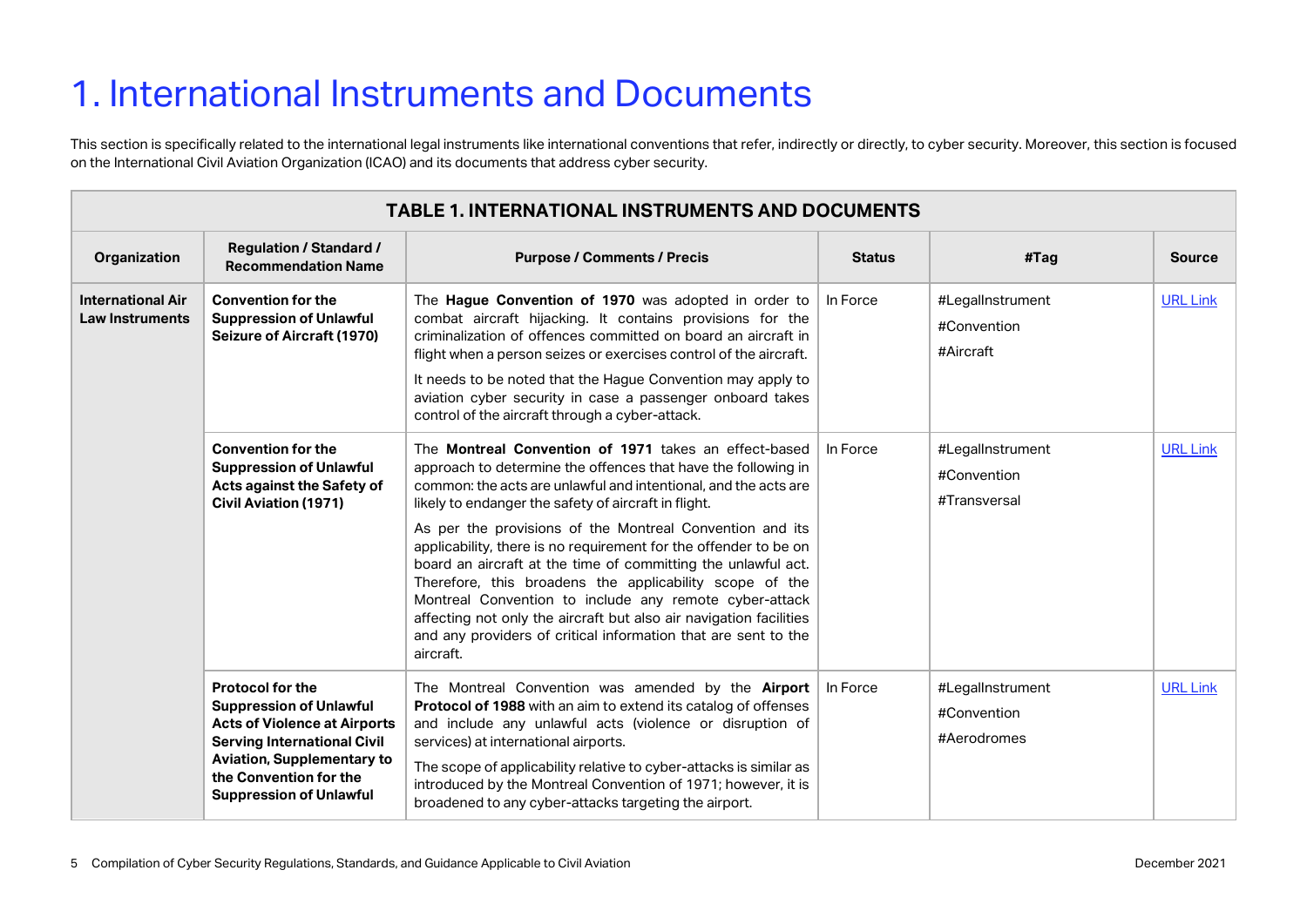|                                                                         | Acts against the Safety of<br><b>Civil Aviation (1971)</b>                                                                                                     |                                                                                                                                                                                                                                                                                                                                                                    |                                                      |                                                 |                 |
|-------------------------------------------------------------------------|----------------------------------------------------------------------------------------------------------------------------------------------------------------|--------------------------------------------------------------------------------------------------------------------------------------------------------------------------------------------------------------------------------------------------------------------------------------------------------------------------------------------------------------------|------------------------------------------------------|-------------------------------------------------|-----------------|
|                                                                         | <b>Convention on the</b><br><b>Suppression of Unlawful</b><br><b>Acts Relating to</b><br><b>International Civil Aviation</b><br>(2010)                         | The Beijing Convention of 2010 was introduced with the<br>primary aim to consolidate the scope of the Montreal<br>Convention of 1971 and the Airport Protocol of 1988. However,<br>the Beijing Convention incorporated the broader jurisdiction<br>bases, including the unlawful acts committed in the territory<br>and/or national jurisdiction.                  | In Force                                             | #LegalInstrument<br>#Convention<br>#Transversal | <b>URL Link</b> |
|                                                                         |                                                                                                                                                                | The Beijing Convention further expands the applicability scope<br>to the cyber-attacks targeting the air navigation facilities<br>defining them as signals, data, information, or systems<br>necessary for aircraft navigation. Moreover, the Beijing<br>Convention addresses any attacks on such facilities and<br>aircraft conducted by cyber means.             |                                                      |                                                 |                 |
|                                                                         | <b>Beijing Supplementary</b><br>Protocol to the 1970 Hague<br><b>Convention for the</b><br><b>Suppression of Unlawful</b><br><b>Seizure of Aircraft (2010)</b> | The Beijing Supplementary Protocol of 2010 supplements<br>the Hague Convention of 1970 and broadens the scope of<br>unlawful acts reflecting the development and state of<br>technology that may be used to commit unlawful acts against<br>aviation.                                                                                                              | In Force                                             | #LegalInstrument<br>#Convention<br>#Aircraft    | <b>URL Link</b> |
|                                                                         |                                                                                                                                                                | For the first time, the legal instrument directly refers to cyber<br>security by including within its scope the seizure of aircraft by<br>any technological means. In order to apply this Protocol, there<br>is no requirement that the offender must be onboard the<br>aircraft during the perpetration of the unlawful act.                                      |                                                      |                                                 |                 |
|                                                                         |                                                                                                                                                                | Therefore, the Beijing Supplementary Protocol of 2010more<br>directly covers cyber-attacks than any other international legal<br>instrument within civil aviation.                                                                                                                                                                                                 |                                                      |                                                 |                 |
| <b>International</b><br><b>Civil Aviation</b><br>Organization<br>(ICAO) | Annex 17 - Security.<br><b>Safeguarding International</b><br><b>Civil Aviation Against Acts</b><br>of Unlawful Interference                                    | Annex 17 (Security) to the Chicago Convention includes a set<br>of Standards and Recommended Practices (SARPs) relative to<br>aviation security and acts of unlawful interference.                                                                                                                                                                                 | Published 11 <sup>th</sup><br>Edition, March<br>2020 | #SARPs<br>#Transversal                          | <b>URL Link</b> |
|                                                                         |                                                                                                                                                                | The Contracting States to the Chicago Convention are<br>required to develop and implement regulations in order to<br>safeguard civil aviation against acts of unlawful interference.<br>Considering the definition of acts of unlawful interference, it<br>needs to be noted that cyber-attacks may fall within its scope<br>whenever they impact aviation safety. |                                                      |                                                 |                 |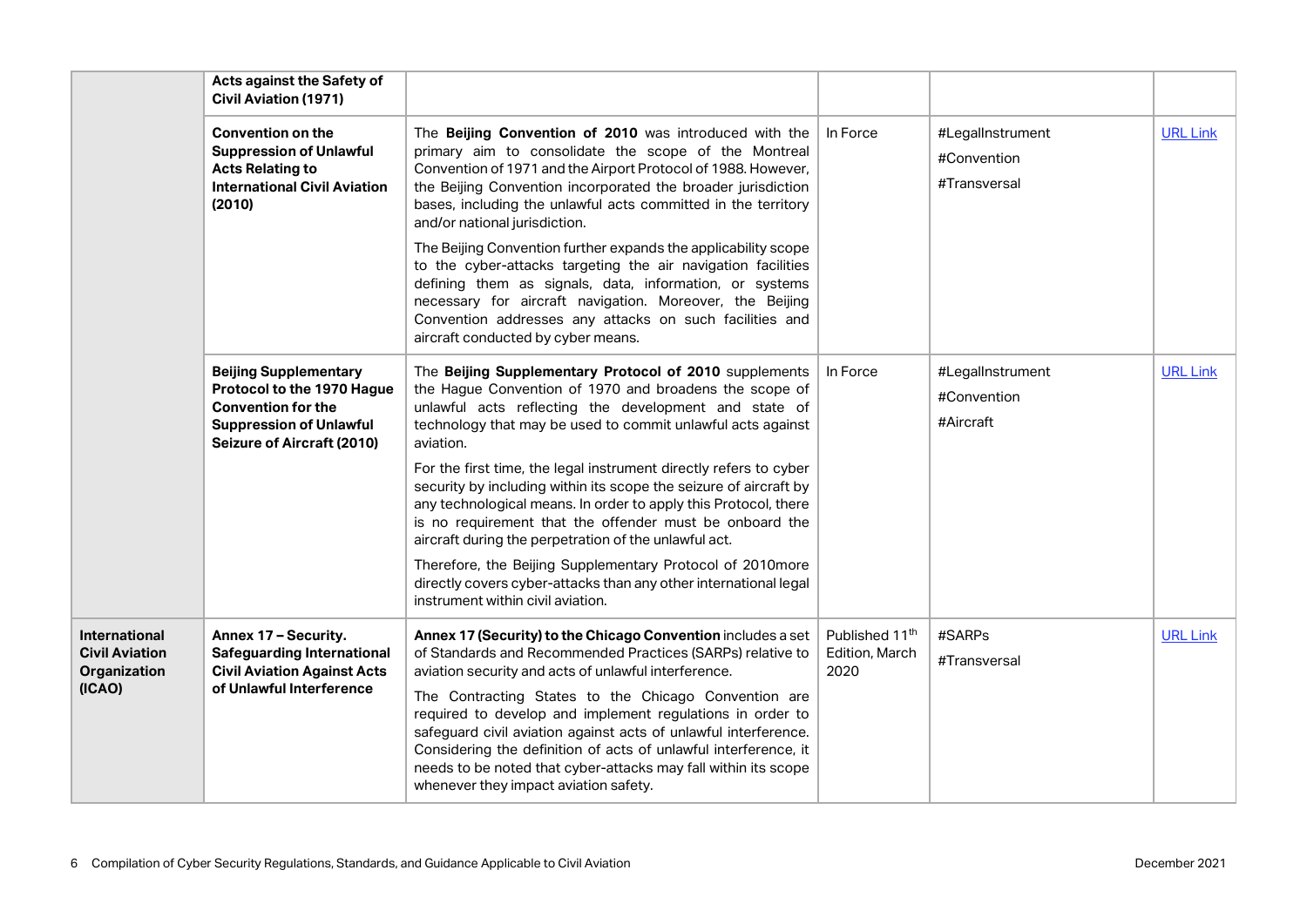|                                                          | Within Annex 17, Standard 4.9.1 (measures relating to cyber<br>threats) has been introduced, which requires States to develop<br>and implement measures to protect their critical information,<br>communications technology systems, as well as data used for<br>civil aviation purposes from unlawful interference.                                                                                                                                                                                                                                                                                                                                                                                                                                                                                                                                                                                                                                                                                                                                                                                                                                                                                                                                               |                                 |                                     |                 |
|----------------------------------------------------------|--------------------------------------------------------------------------------------------------------------------------------------------------------------------------------------------------------------------------------------------------------------------------------------------------------------------------------------------------------------------------------------------------------------------------------------------------------------------------------------------------------------------------------------------------------------------------------------------------------------------------------------------------------------------------------------------------------------------------------------------------------------------------------------------------------------------------------------------------------------------------------------------------------------------------------------------------------------------------------------------------------------------------------------------------------------------------------------------------------------------------------------------------------------------------------------------------------------------------------------------------------------------|---------------------------------|-------------------------------------|-----------------|
| <b>Aviation Cybersecurity</b><br><b>Strategy</b>         | The ICAO Aviation Cybersecurity Strategy has endorsed<br>during the 40 <sup>th</sup> Session of the ICAO Assembly and published in<br>2019.<br>Considering the multifaceted and multidisciplinary nature of<br>cyber security and noting that cyber-attacks may rapidly affect<br>a wide spectrum of areas, ICAO's works aimed to deliver a<br>common vision and define a set of global principles addressed<br>by the Strategy.<br>The Aviation Cybersecurity Strategy is aligned with other ICAO<br>activities relative to cyber security and coordinated with the<br>safety and security management provisions.<br>The goal of the Strategy will be achieved by the series of<br>principles, measures, and actions addressed through the<br>following seven pillars:<br>International cooperation;<br>Governance;<br>Effective legislation and regulations;<br>Cybersecurity policy;<br>Information sharing;<br>Incident management and emergency planning; and<br>Capacity building, training, and cybersecurity culture<br>In Q4 of 2020, the ICAO Council adopted the Cybersecurity<br>Action Plan (CyAP) to implement the Cybersecurity Strategy.<br>More information can be found here. The updated version of<br>the ICAO CyAP is expected in early 2022. | Published.<br>October 2019      | #Strategy<br>#Transversal           | <b>URL Link</b> |
| Doc 8973 Aviation Security<br><b>Manual (Restricted)</b> | The ICAO Aviation Security Manual (Doc 8973 - Restricted)<br>aims to assist States with the implementation of Annex 17 by<br>providing guidance, primarily on how to apply SARPs.<br>This document is revised continuously in order to address new<br>threats and technological improvements to prevent acts of<br>unlawful interference.                                                                                                                                                                                                                                                                                                                                                                                                                                                                                                                                                                                                                                                                                                                                                                                                                                                                                                                          | Published 12th<br>Edition, 2020 | #SARPs<br>#Guidance<br>#Transversal | <b>URL Link</b> |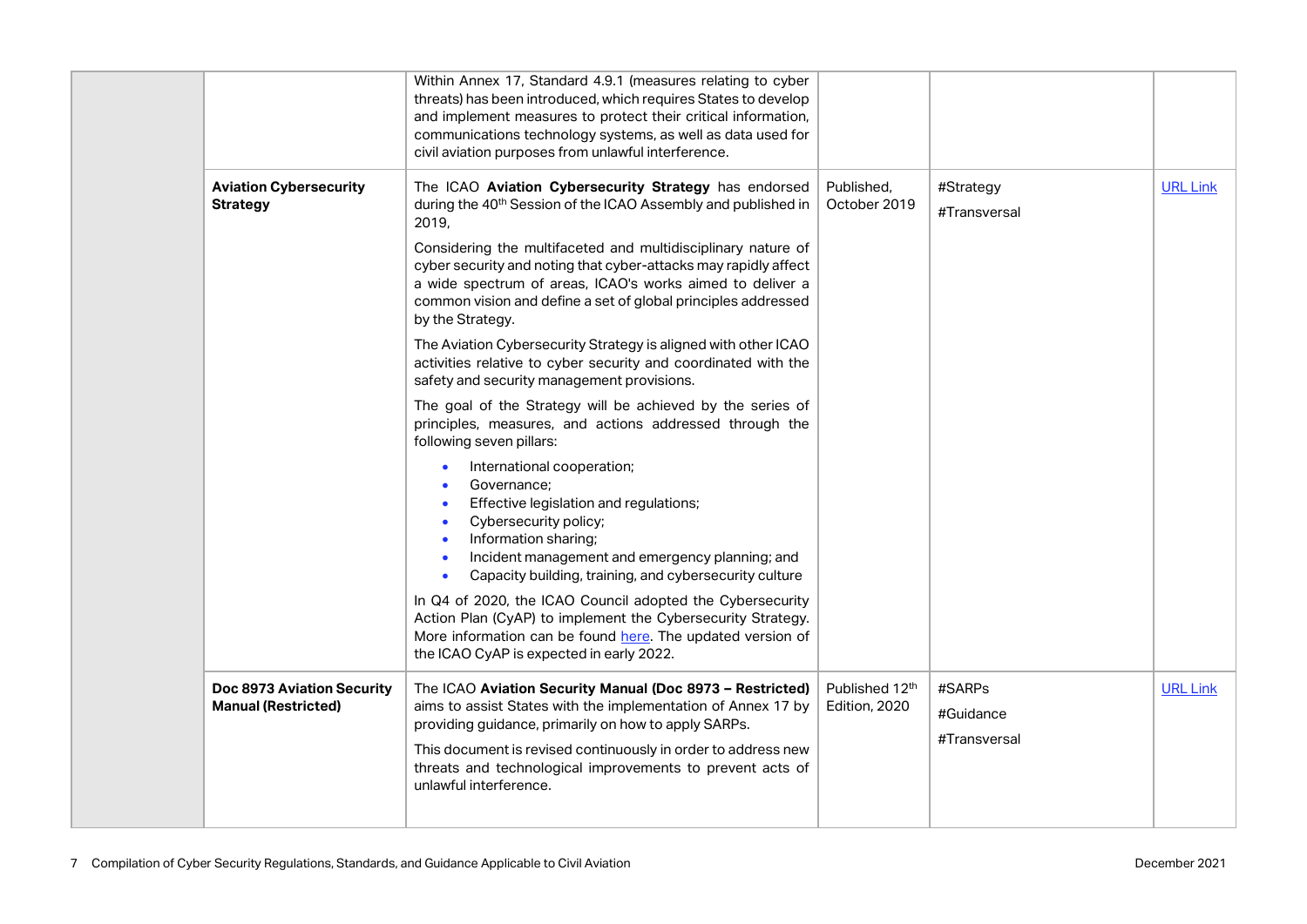| Doc 9985 Air Traffic<br><b>Management Security</b><br><b>Manual (Restricted)</b>                      | The ICAO Air Traffic Management Security Manual (Doc<br>9985 - Restricted) complements the Aviation Security Manual<br>and provides guidance on security issues relative to air traffic<br>management. This document aims to assist States and Air<br>Traffic System Providers (ATSPs) with implementing the<br>appropriate security provisions in order to meet the<br>requirements of the NCASP.                                                                                                                                                                                                                                                                                                       | Published 1 <sup>st</sup><br>Edition, 2013 | #SARPs<br>#Guidance<br>#ATM/ANSP             | <b>URL Link</b> |
|-------------------------------------------------------------------------------------------------------|----------------------------------------------------------------------------------------------------------------------------------------------------------------------------------------------------------------------------------------------------------------------------------------------------------------------------------------------------------------------------------------------------------------------------------------------------------------------------------------------------------------------------------------------------------------------------------------------------------------------------------------------------------------------------------------------------------|--------------------------------------------|----------------------------------------------|-----------------|
|                                                                                                       | Moreover, this manual provides guidance relative to the ATSP<br>on ATM security services provisions to support national<br>security and law enforcement requirements. It also provides<br>guidance on the protection of the ATM system infrastructure<br>against threats and vulnerabilities.                                                                                                                                                                                                                                                                                                                                                                                                            |                                            |                                              |                 |
| Doc 10108 Global Risk<br><b>Context Statement</b><br>(Restricted)                                     | The Global Risk Context Statement (Doc 10108 - Restricted)<br>contains a global aviation security risk assessment, including a<br>global threat picture, and is intended to help inform and support<br>States in national and local aviation security risk assessment<br>processes.<br>Appendix A of this document includes the risk assessment<br>methodology and process map for the global risk assessment<br>and any other guidance to assist States with their national risk<br>assessments.                                                                                                                                                                                                        | Published 1 <sup>st</sup><br>Edition, 2018 | #RiskAssessment<br>#Guidance<br>#Transversal | <b>URL Link</b> |
| <b>Assembly Resolution A40-</b><br>10: Addressing<br><b>Cybersecurity in Civil</b><br><b>Aviation</b> | Assembly<br><b>Resolution</b><br>A40-10:<br>Addressing<br>The<br>Cybersecurity in Civil Aviation supersedes Assembly<br>Resolution A39-19. This resolution introduced the ICAO<br>Cybersecurity Strategy as well as instructed ICAO Secretary<br>General to:<br>develop an action plan to support States and industry<br>$\bullet$<br>in the adoption of the Cyber Security Strategy; and<br>swiftly conduct a feasibility study and gap analysis for<br>consideration by the Council in order to identify the<br>most appropriate cyber security governance<br>structure and coordinating mechanisms to ensure a<br>multidisciplinary approach to cyber security, and<br>foster sharing of information. | In Force<br>(2019)                         | #Resolution<br>#Transversal                  | <b>URL Link</b> |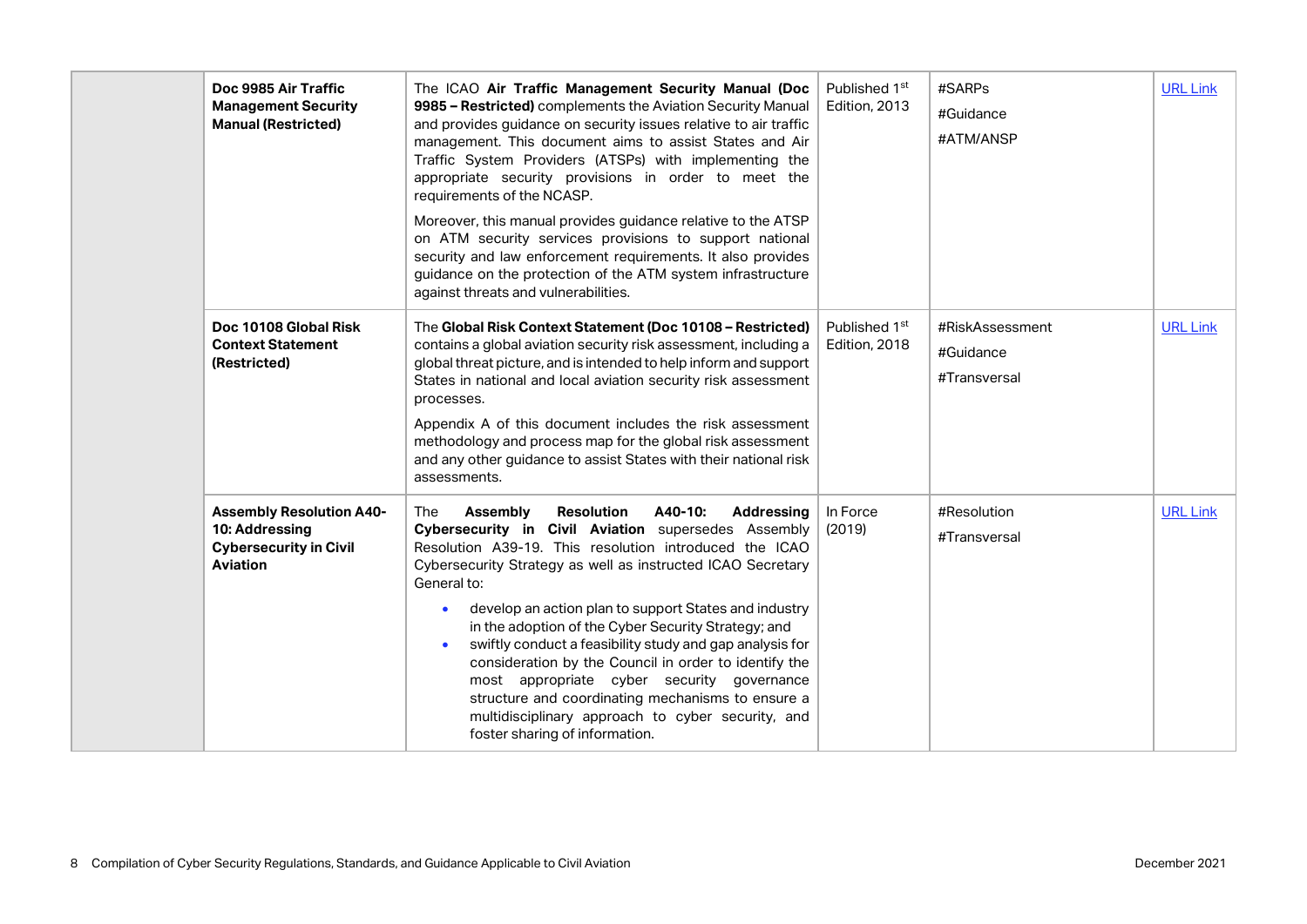# <span id="page-8-0"></span>2. Regional and National Regulations and Documents

This section is specifically related to the regional (i.e., the European Union) and national regulations, recommendations, documents including strategy and/or guidance related to aviation cyber security.

|                               | <b>TABLE 2. REGIONAL AND NATIONAL REGULATIONS AND DOCUMENTS</b> |                                                                                                                                                                                                                                                                                                                                                                                                                                                                                                                                                                                                                                                                                                                                                                                                                                                                                                                                                                                                                                                                                                               |               |                                                      |                                |  |  |
|-------------------------------|-----------------------------------------------------------------|---------------------------------------------------------------------------------------------------------------------------------------------------------------------------------------------------------------------------------------------------------------------------------------------------------------------------------------------------------------------------------------------------------------------------------------------------------------------------------------------------------------------------------------------------------------------------------------------------------------------------------------------------------------------------------------------------------------------------------------------------------------------------------------------------------------------------------------------------------------------------------------------------------------------------------------------------------------------------------------------------------------------------------------------------------------------------------------------------------------|---------------|------------------------------------------------------|--------------------------------|--|--|
| Organization                  | <b>Regulation / Standard /</b><br><b>Recommendation Name</b>    | <b>Purpose / Comments / Precis</b>                                                                                                                                                                                                                                                                                                                                                                                                                                                                                                                                                                                                                                                                                                                                                                                                                                                                                                                                                                                                                                                                            | <b>Status</b> | #Tag                                                 | <b>Source</b><br>(URL<br>Link) |  |  |
| European<br><b>Parliament</b> | <b>Regulation (EU) 2018/1139</b>                                | The Regulation (EU) 2018/1139 of the European Parliament<br>and of the Council of 4 July 2018 on common rules in the<br>field of civil aviation and establishing a European Union<br>Aviation Safety Agency, and amending Regulations (EC) No<br>2111/2005, (EC) No 1008/2008, (EU) No 996/2010, (EU) No<br>376/2014 and Directives 2014/30/EU and 2014/53/EU of the<br>European Parliament and of the Council, and repealing<br>Regulations (EC) No 552/2004 and (EC) No 216/2008 of the<br>European Parliament and of the Council and Council Regulation<br>(EEC) No 3922/91.<br>In 2018, the Council of the European Union adopted a new<br>Basic Regulation on common rules for civil aviation, including<br>the revised mandate for EASA that refers to:<br>Contributing to the implementation of European Union<br>$\bullet$<br>rules in the area of cyber security;<br>Ensuring the interdependencies between the different<br>aviation safety domains and aviation safety, cyber<br>security, and other technical domains of aviation<br>regulation are considered and included in any<br>activities. | In Force      | #BasicRegulation<br>#CommonRules<br>#Transversal     | <b>URL Link</b>                |  |  |
|                               | <b>Regulation (EU) No</b><br>376/2014                           | The Regulation (EU) No 376/2014 of the European Parliament<br>and of the Council of 3 April 2014 on the reporting, analysis,<br>and follow-up of occurrences in civil aviation, amending<br>Regulation (EU) No 996/2010 of the European Parliament and<br>of the Council and repealing Directive 2003/42/EC of the<br>European Parliament and of the Council and Commission<br>Regulations (EC) No 1321/2007 and (EC) No 1330/2007.                                                                                                                                                                                                                                                                                                                                                                                                                                                                                                                                                                                                                                                                           | In Force      | #Regulation<br>#Reporting<br>#Safety<br>#Transversal | <b>URL Link</b>                |  |  |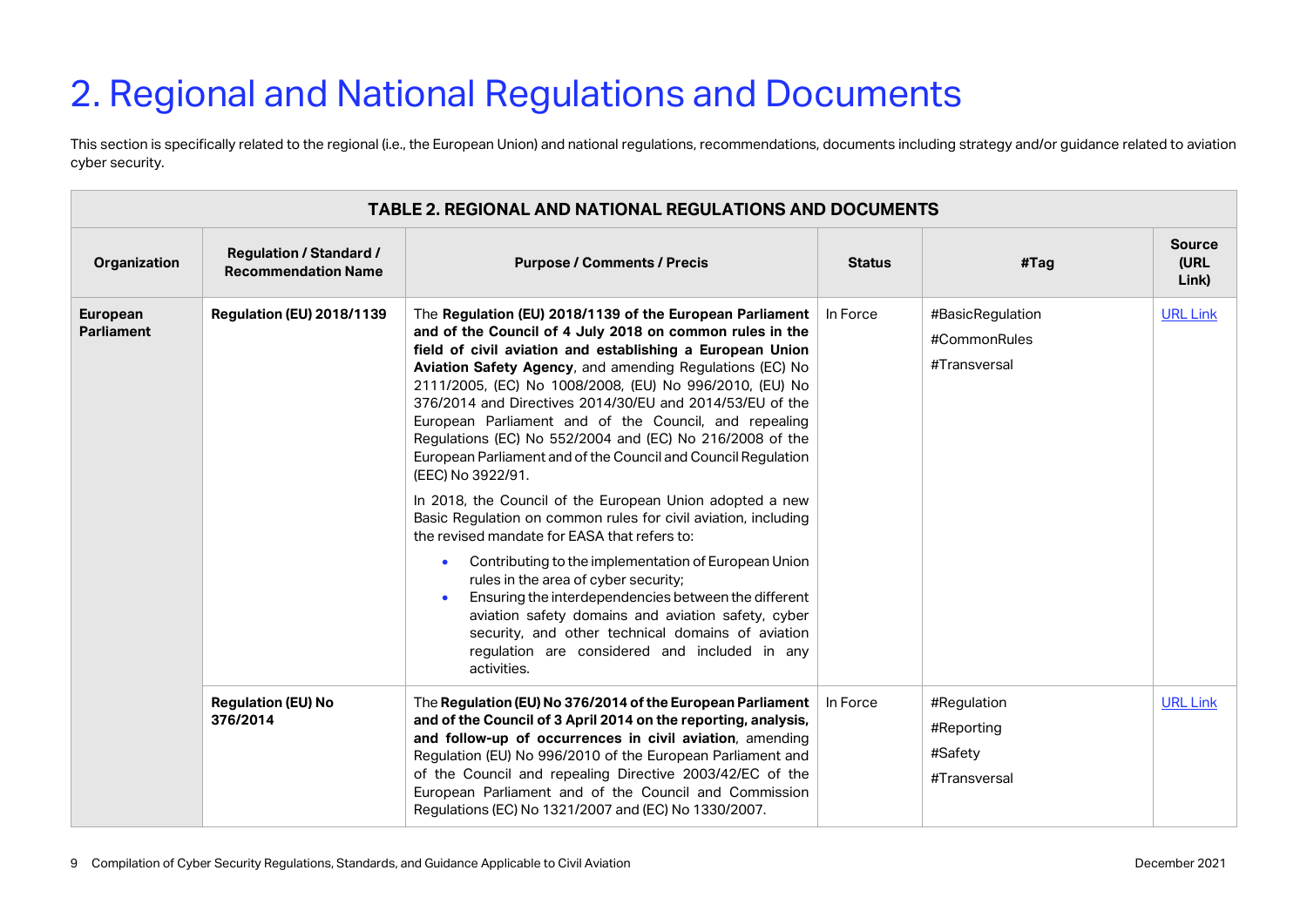|                                                            | This regulation provides rules to improve aviation safety,<br>primarily by ensuring that relevant safety information is<br>reported, collected, stored, protected, exchanged, analyzed,<br>and finally disseminated with follow-up at the industry level.                                                                                                                 |          |                                                         |                 |
|------------------------------------------------------------|---------------------------------------------------------------------------------------------------------------------------------------------------------------------------------------------------------------------------------------------------------------------------------------------------------------------------------------------------------------------------|----------|---------------------------------------------------------|-----------------|
|                                                            | This regulation provides the means to increase information<br>exchange between the Member States and ensures the<br>continued availability of safety information.                                                                                                                                                                                                         |          |                                                         |                 |
|                                                            | The Member States, EASA, and organizations, based on this<br>regulation, shall establish a mandatory and voluntary<br>occurrence reporting system that will collect any serious risk<br>event.                                                                                                                                                                            |          |                                                         |                 |
| <b>General Data Protection</b><br><b>Regulation (GDPR)</b> | The Regulation (EU) 2016/679 of the European Parliament<br>and of the Council of 27 April 2016 on the protection of<br>natural persons with regard to the processing of personal<br>data and on the free movement of such data, and repealing<br>Directive 95/46/EC.                                                                                                      | In Force | #Regulation<br>#DataProtection<br>#GDPR<br>#Transversal | <b>URL Link</b> |
|                                                            | This regulation addresses data protection and privacy within<br>the European Union and the European Economic Area. The<br>Regulation also addresses the transfer of data outside the<br>European Union and the European Economic Area.                                                                                                                                    |          |                                                         |                 |
| Directive (EU) 2016/1148<br>(NIS Directive)                | The Directive (EU) 2016/1148 of the European Parliament<br>and of the Council of 6 July 2016 concerning measures for a<br>high common level of security of network and information<br>systems across the Union.                                                                                                                                                           | In Force | #Directive<br>#NetworkSecurity<br>#InformationSystems   | <b>URL Link</b> |
|                                                            | The Directive established the European competence for cyber<br>security in order to protect the security of network and<br>information systems by addressing three main objectives:                                                                                                                                                                                       |          | #Transversal                                            |                 |
|                                                            | Improving national cybersecurity capabilities (having a<br>$\bullet$<br>common and minimum baseline set of capabilities);<br>Facilitating the cross-border cooperation between the<br>Member States and the European Union<br>(strategic/policy as well as operational cybersecurity<br>levels); and<br>Promoting a culture of risk management and incident<br>reporting. |          |                                                         |                 |
|                                                            | Currently, there are ongoing works on the NIS 2.0 Directive<br>proposal. More information can be found here.                                                                                                                                                                                                                                                              |          |                                                         |                 |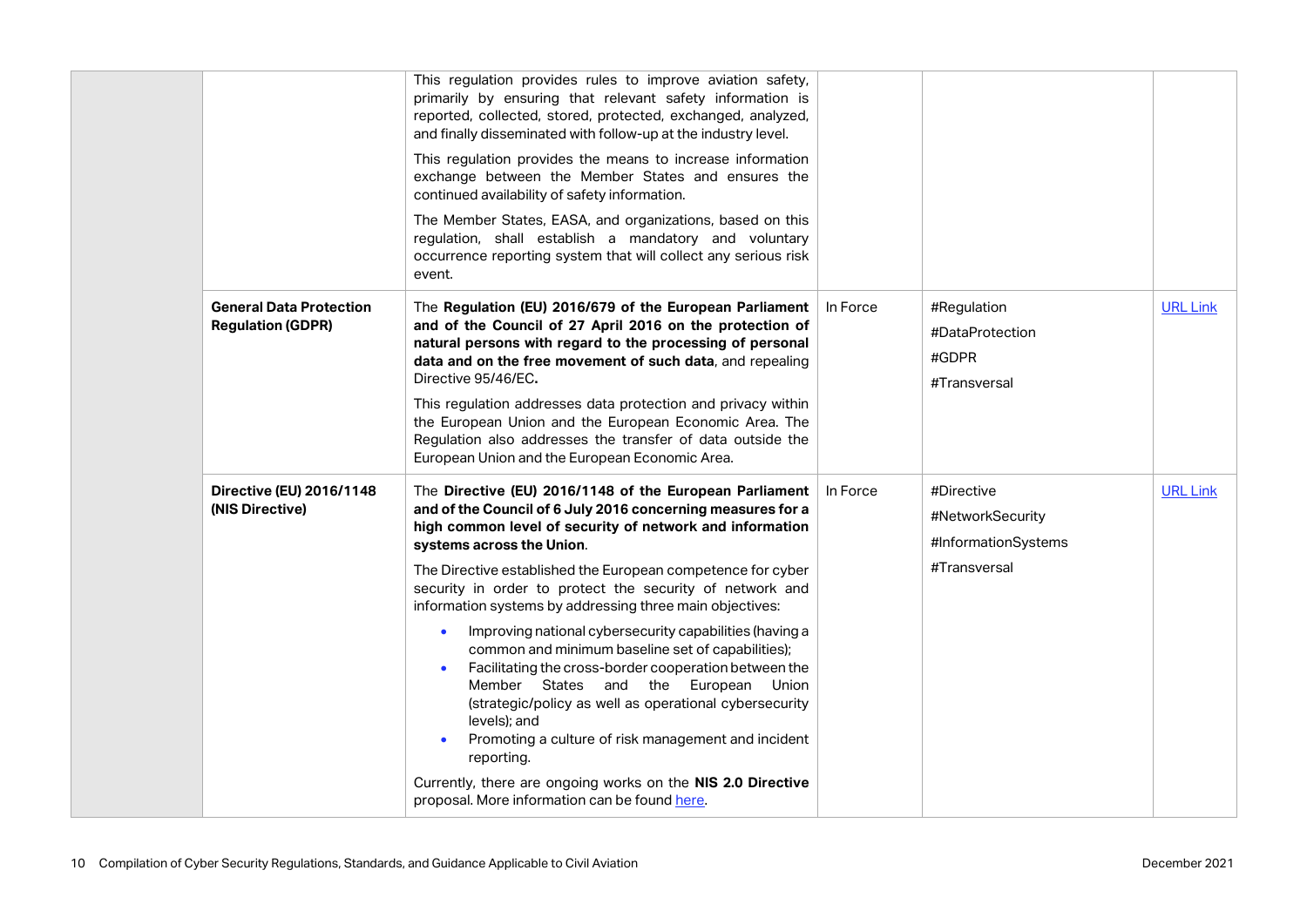| European<br><b>Commission</b> | <b>Implementing Regulation</b><br>(EU) 2015/1998 | The Commission Implementing Regulation (EU) 2015/1998<br>of 5 November 2015 laying down detailed measures for the<br>implementation of the common basic standards on aviation<br>security.<br>The Regulation provides detailed measures for implementing<br>the common basic standards to safeguard civil aviation against<br>acts of unlawful interference that jeopardize civil aviation<br>security and acts of unlawful interference posed by cyber<br>threats.<br>This regulation is in force; however, it will be amended by the<br>Regulation (EU) 2019/1583.                                                                | In Force                                                                    | #Regulation<br>#SecurityMeasures<br>#Transversal | <b>URL Link</b> |
|-------------------------------|--------------------------------------------------|-------------------------------------------------------------------------------------------------------------------------------------------------------------------------------------------------------------------------------------------------------------------------------------------------------------------------------------------------------------------------------------------------------------------------------------------------------------------------------------------------------------------------------------------------------------------------------------------------------------------------------------|-----------------------------------------------------------------------------|--------------------------------------------------|-----------------|
|                               | <b>Implementing Regulation</b><br>(EU) 2019/1583 | The Commission Implementing Regulation (EU) 2019/1583<br>of 25 September 2019 amending Implementing Regulation<br>(EU) 2015/1998 laying down detailed measures for the<br>implementation of the common basic standards on aviation<br>security, as regards cybersecurity measures.<br>This amendment introduces detailed measures for<br>implementing the common basic standards on aviation<br>security regarding cyber security measures.                                                                                                                                                                                         | Date of entry<br>into force<br>unknown,<br>Date of<br>effect:<br>31/12/2021 | #Regulation<br>#SecurityMeasures<br>#Transversal | <b>URL Link</b> |
|                               | <b>Implementing Regulation</b><br>(EU) 2017/373  | The Commission Implementing Regulation (EU) 2017/373 of<br>1 March 2017 laying down common requirements for<br>providers of air traffic management/air navigation services<br>and other air traffic management network functions and<br>their oversight, repealing Regulation (EC) No 482/2008,<br>Implementing Regulations (EU) No 1034/2011, (EU) No<br>1035/2011 and (EU) 2016/1377 and amending Regulation (EU)<br>No 677/2011.<br>This regulation introduced requirements for Air Traffic<br>Management/Air Navigation Services Providers as well as<br>other air traffic management network functions and their<br>oversight. | In Force                                                                    | #Regulation<br>#SecurityMeasures<br>#ATM/ANSP    | <b>URL Link</b> |
|                               | <b>Transport Cybersecurity</b><br><b>Toolkit</b> | The European Commission published the Transport<br>Cybersecurity Toolkit, providing tips and recommendations<br>for enhancing cyber security awareness and resiliency within<br>the transport industry, including aviation.                                                                                                                                                                                                                                                                                                                                                                                                         | Published,<br>December<br>2020                                              | #Recommendations<br>#Toolkit<br>#Transversal     | <b>URL Link</b> |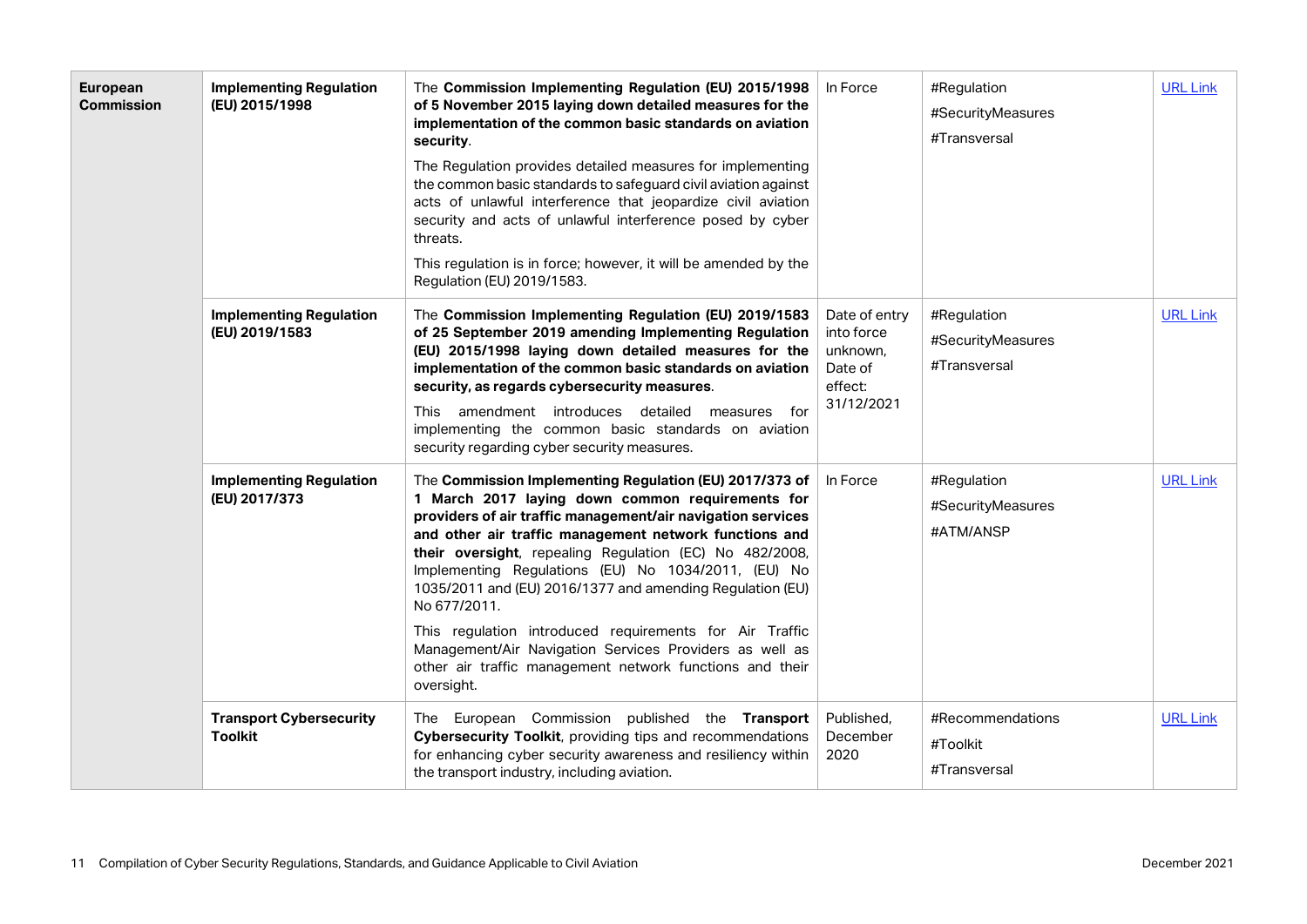| European<br><b>Aviation Safety</b><br><b>Agency (EASA)</b> | <b>EASA RMT.0648 - Aircraft</b><br><b>Cybersecurity</b>                            | The rule RMT.0648 - Aircraft Cybersecurity relates to the<br>mitigation of the safety effects stemming from cyber risks (i.e.,<br>acts of unlawful interference against the electronic networks<br>and systems of the aircraft).<br>The key objective of this rule is to mitigate the safety effects<br>coming from cyber risks due to acts of unlawful interference<br>against the networks and information systems onboard<br>aircraft.<br>These Acceptable Means of Compliance (AMC) addresses<br>cyber security provisions taking into account the existing<br>special condition and recommendations of the FAA ASISP<br>ARAC group.<br>The ED Decision 2020/006/R issued amendments to<br>different Certification Specifications (CS), e.g., CS-25<br>(large aircraft) and the related acceptable means of<br>compliance (AMC) and/or guidance material (GM),<br>together with the AMC/GM to Part 21 (Certification of<br>aircraft and related products, parts and appliances,<br>and of design and production organizations), is the<br>Annex to the Commission Regulation (EU) No 748/2012<br>laying down implementing rules for the airworthiness and<br>environmental certification of aircraft and related products,<br>parts and appliances, as well as for the certification of<br>design and production organizations. | Decision<br>made on<br>24/06/2020,<br>in force.             | #AMC<br>#NetworkSecurity<br>#InformationSystem<br>#Security<br>#Aircraft | <b>URL Link</b><br><b>URL Link</b> |
|------------------------------------------------------------|------------------------------------------------------------------------------------|-------------------------------------------------------------------------------------------------------------------------------------------------------------------------------------------------------------------------------------------------------------------------------------------------------------------------------------------------------------------------------------------------------------------------------------------------------------------------------------------------------------------------------------------------------------------------------------------------------------------------------------------------------------------------------------------------------------------------------------------------------------------------------------------------------------------------------------------------------------------------------------------------------------------------------------------------------------------------------------------------------------------------------------------------------------------------------------------------------------------------------------------------------------------------------------------------------------------------------------------------------------------------------------------------------------------------------------|-------------------------------------------------------------|--------------------------------------------------------------------------|------------------------------------|
|                                                            | <b>EASA RMT.0720-</b><br><b>Management of Information</b><br><b>Security Risks</b> | The rule EASA RMT.0720 - Management of Information<br>Security Risks will introduce provisions for the cyber security<br>risks management by organizations (i.e., design, production,<br>airworthiness<br>continuing<br>management,<br>maintenance,<br>operations, aircrew, ATM/ANS, aerodromes).<br>The main objective is to efficiently contribute to protecting the<br>aviation system from cyber security attacks and their<br>consequences. It is proposed to introduce provisions in all the<br>aviation domains (design, production, continuing airworthiness<br>management, maintenance, operations, aircrew, ATM/ANS,<br>aerodromes) to achieve this objective.<br>Affected rules: Regulations (EU) No 748/2012, No 1321/2014,<br>2017/373, 2015/340, No 139/2014, No 1178/2011, and No<br>965/2012 and related AMC and GM.                                                                                                                                                                                                                                                                                                                                                                                                                                                                                                | Ongoing<br>work, EASA<br>Opinion<br>issued in<br>June 2021. | #AMC<br>#RiskManagement<br>#InformationSecurity<br>#Transversal          | <b>URL Link</b><br><b>URL Link</b> |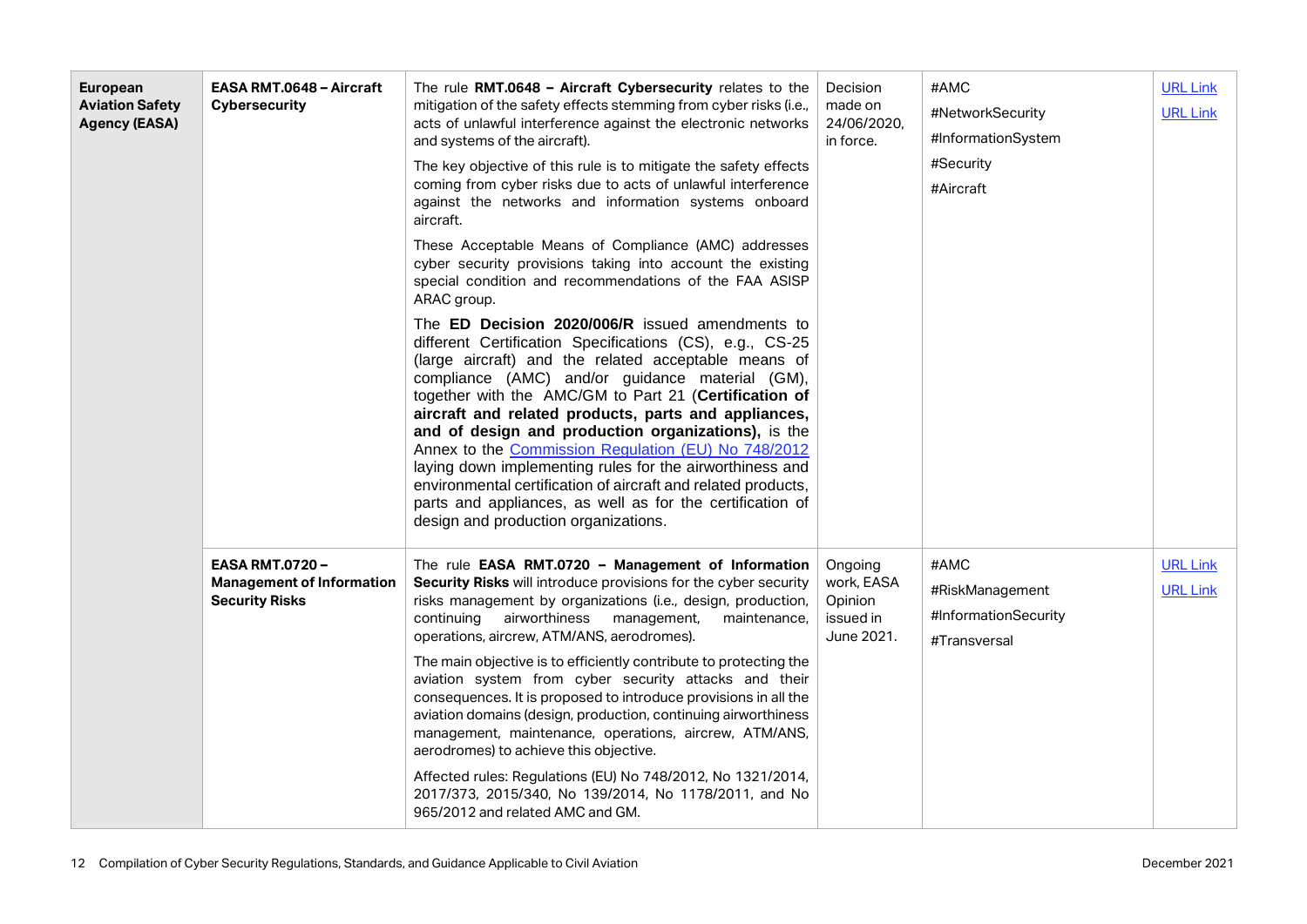| <b>European Civil</b><br><b>Aviation</b><br><b>Conference</b><br>(ECAC)            | <b>ECAC Doc 30, Part II</b><br>(Restricted)                                                                                         | The ECAC Doc 30, Part II Chapter 14, delivers<br>recommendations relative to cyber security governance at the<br>national level and addresses activities at the organizational<br>level. It represents a risk-based approach.                                                                                                                                                                                                                                                                                                                                                                        | In Force                        | #Recommendation<br>#Governance<br>#Transversal | <b>URL Link</b> |
|------------------------------------------------------------------------------------|-------------------------------------------------------------------------------------------------------------------------------------|------------------------------------------------------------------------------------------------------------------------------------------------------------------------------------------------------------------------------------------------------------------------------------------------------------------------------------------------------------------------------------------------------------------------------------------------------------------------------------------------------------------------------------------------------------------------------------------------------|---------------------------------|------------------------------------------------|-----------------|
|                                                                                    |                                                                                                                                     | The recommendations implemented at the national level need<br>to be implemented and followed by operators or other<br>stakeholders (i.e., service providers, air navigation service<br>providers, airport operators, aircraft operators, regulated<br>agents, etc.) using a critical infrastructure.                                                                                                                                                                                                                                                                                                 |                                 |                                                |                 |
|                                                                                    |                                                                                                                                     | The main aim of this document and its recommendations is to<br>ensure safe and secure aviation operations by applying<br>processes and procedures to maintain the confidentiality,<br>integrity, and availability (CIA) of the systems and data.                                                                                                                                                                                                                                                                                                                                                     |                                 |                                                |                 |
| European<br><b>Strategic</b><br><b>Coordination</b><br><b>Platform (ESCP)</b>      | <b>Strategy for Cyber Security</b><br>in Aviation (2019)                                                                            | The ESCP published the Strategy for Cyber Security in<br>Aviation (2019) as the First Issue in September 2019.<br>This Strategy was adopted by the ESCP before the 40th<br>Session of the ICAO General Assembly with the<br>acknowledgment that it will be revised to ensure consistency<br>with the ICAO Aviation Cybersecurity Strategy.                                                                                                                                                                                                                                                           | Published.<br>September<br>2019 | #Strategy<br>#Transversal                      | <b>URL Link</b> |
| <b>United States:</b><br><b>Federal Aviation</b><br><b>Administration</b><br>(FAA) | <b>Code of Federal</b><br><b>Regulations (CFR) Title 14</b><br><b>Aeronautics and Space</b><br>(incl. Part 23, 25, 27, 29,<br>etc.) | The Code of Federal Aviation Regulations introduces rules<br>prescribed by the Federal Aviation Administration (FAA) to<br>govern all aviation activities.<br>The FARs are part of Title 14 of the Code of Federal Regulations<br>(CFR), addressing a broad spectrum of aviation activities,<br>including inter alia aircraft design and maintenance, airline<br>flights, pilot training, model aircraft operations, as well as<br>Unmanned Aircraft Systems (UAS).<br>This regulation aims to promote safe aviation, protect the crew,<br>passengers, and the general public from unnecessary risk. | In Force                        | #LegalInstrument<br>#Transversal               | <b>URL Link</b> |
|                                                                                    | <b>FAA Reauthorization Act of</b><br>2018, Public Law No: 115-<br>254                                                               | The FAA Reauthorization Act of 2018 sets provisions<br>regarding unmanned aircraft systems (UAS), cyber security,<br>and any FAA activities in these terms.                                                                                                                                                                                                                                                                                                                                                                                                                                          | In Force                        | #LegalInstrument<br>#Transversal               | <b>URL Link</b> |
|                                                                                    | <b>Flight Standards</b><br><b>Information Management</b><br><b>System (FSIMS)</b>                                                   | The Flight Standards Information Management System<br>(FSIMS) is the FAA order that addresses the provisions related<br>to the activities of aviation safety inspectors (ASI) responsible<br>for the:                                                                                                                                                                                                                                                                                                                                                                                                | In Force                        | #LegalInstrument<br>#Transversal               | <b>URL Link</b> |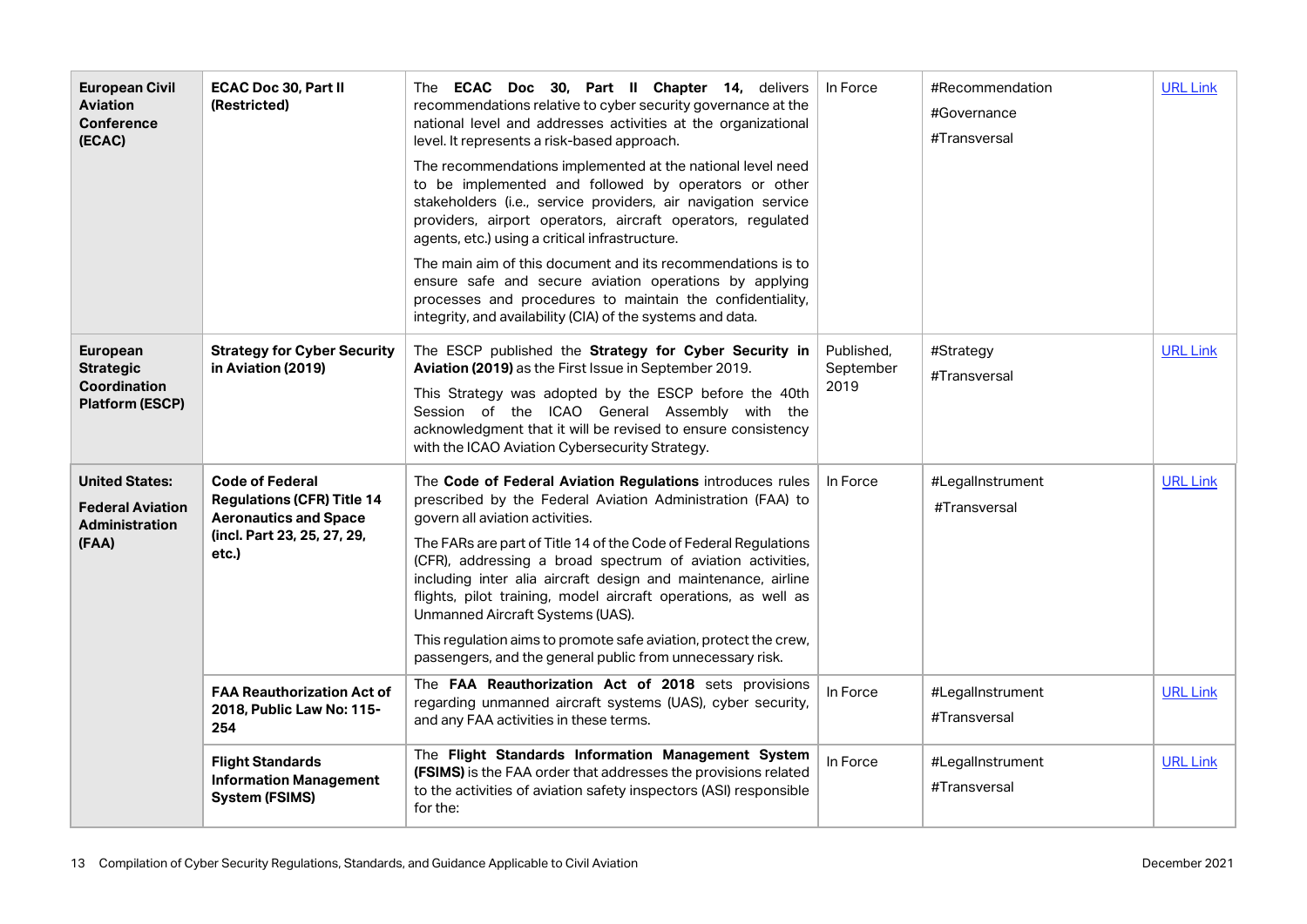|                                                                                              |                                                                                                                                                    | certification;<br>technical administration; and<br>surveillance<br>of air carriers and other air operators performing operations<br>according to the appropriate part of Title 14 of the Code of<br>Federal Regulations (14 CFR), certificated airmen, and other<br>aviation activities.                                                                                                                                                                                             |                                |                                                                      |                 |
|----------------------------------------------------------------------------------------------|----------------------------------------------------------------------------------------------------------------------------------------------------|--------------------------------------------------------------------------------------------------------------------------------------------------------------------------------------------------------------------------------------------------------------------------------------------------------------------------------------------------------------------------------------------------------------------------------------------------------------------------------------|--------------------------------|----------------------------------------------------------------------|-----------------|
|                                                                                              | <b>Advisory Circular 119-1 -</b><br>Airworthiness and<br><b>Operational Authorization</b><br>of Aircraft Network<br><b>Security Program (ANSP)</b> | This Advisory Circular (AC) Airworthiness and Operational<br>Authorization of Aircraft Network Security Program (ANSP)<br>introduces the acceptable means of compliance in the process<br>to obtain operational authorization for a certified aircraft in<br>terms of special conditions relative to the onboard computer<br>network.<br>NOTE: This Advisory Circular is not mandatory; it does not<br>constitute a regulation. However, if used, you must conform to                | Issued,<br>September<br>2015   | #AdvisoryCircular<br>#Airworthiness<br>#Aircraft<br>#NetworkSecurity | <b>URL Link</b> |
|                                                                                              | Policy PS-AIR-21.16-02,<br><b>Establishment of Special</b><br><b>Conditions for Cyber</b><br><b>Security</b>                                       | it in totality.<br>This policy statement, Establishment of Special Conditions<br>for Cyber Security, provides the guidance directed to the<br>Aircraft Certification Offices for the application of special<br>conditions in order to address cyber security vulnerabilities in<br>aircraft certification programs.                                                                                                                                                                  | Issued,<br>March 2014          | #Policy<br>#Aircraft<br>#Certification<br>#Transversal               | <b>URL Link</b> |
| <b>United States:</b><br><b>Transportation</b><br><b>Security</b><br>Administration<br>(TSA) | <b>TSA Cybersecurity</b><br>Roadmap                                                                                                                | The TSA Cybersecurity Roadmap discusses four priorities and<br>six goals on cyber security in order to improve the protection<br>of information technology systems, which are aligned with the<br>National Cyber Strategy and the Department of Homeland<br>Security (DHS) Cybersecurity Strategy.                                                                                                                                                                                   | Published,<br>November<br>2018 | #Roadmap<br>#Transversal                                             | <b>URL Link</b> |
| <b>United Kingdom:</b><br><b>Civil Aviation</b><br><b>Authority (CAA)</b>                    | <b>Aviation Cyber Security</b><br><b>Strategy</b>                                                                                                  | The Aviation Cyber Security Strategy provides the aviation<br>industry with a clear timeline for cyber security up to 2021/22.<br>This document complements the National Cyber Security<br>Strategy and 2050 Aviation Strategy.<br>Key objectives of the Strategy:<br>Understating the risk posed by cyber threats and<br>existing<br>vulnerabilities,<br>and<br>analyzing<br>the<br>consequences;<br>Managing cyber risks - take actions that are<br>appropriate and proportionate; | Published,<br><b>July 2018</b> | #Strategy<br>#Transversal                                            | <b>URL Link</b> |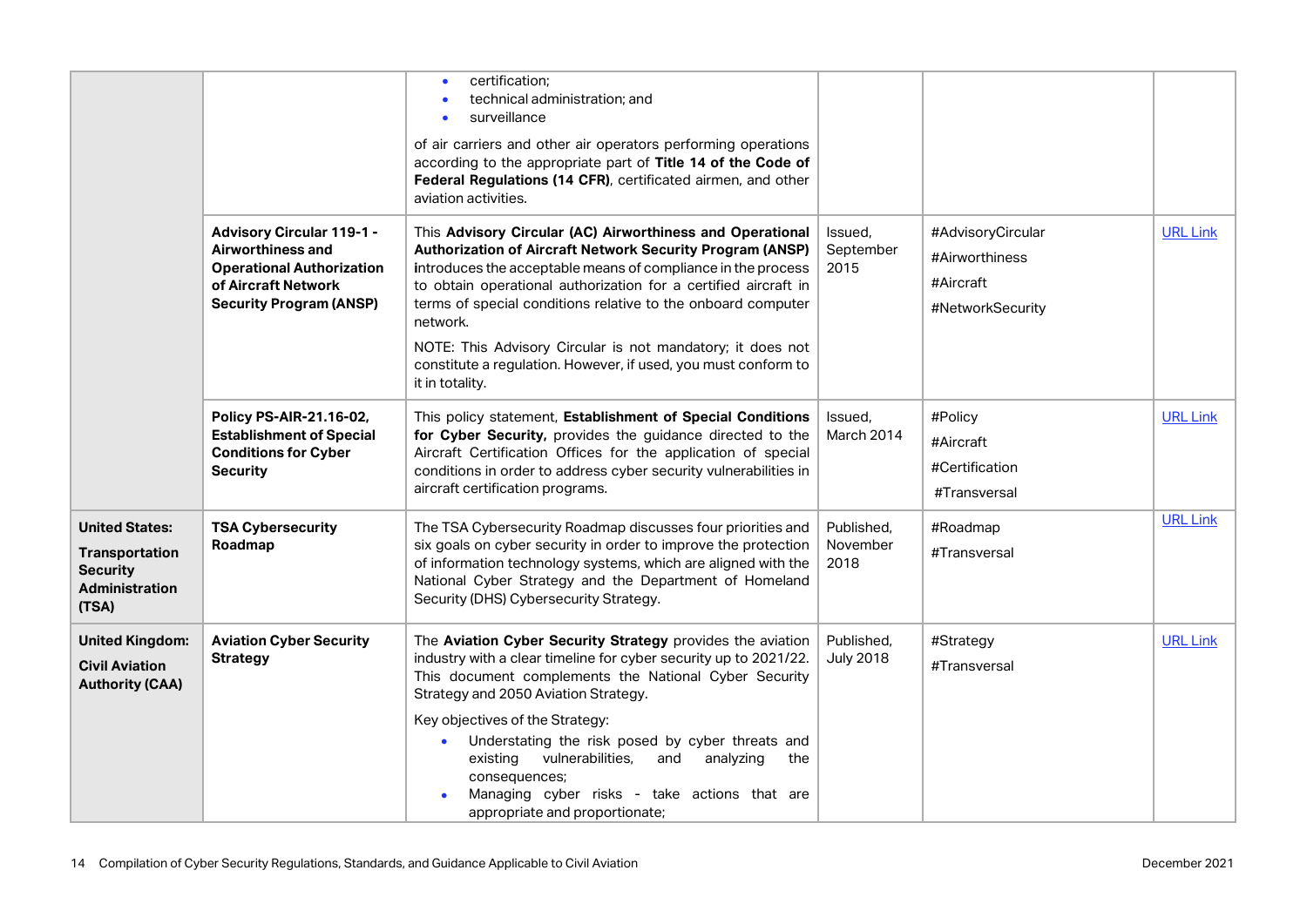|                                                           | CAP1850: Cyber<br><b>Assessment Framework</b><br>(CAF) for Aviation     | Responding and recovering from cyber-attacks; and<br>Promoting cultural change, increasing capabilities,<br>and raising awareness.<br>The Cyber Assessment Framework (CAF) for Aviation is the<br>scalable and proportionate oversight tool developed by the UK<br>CAA, aiming to help with cyber security posture assessment<br>within the aviation organization.                                                                                          | Published,<br>August 2020 | #CyberPosture<br>#Assessment<br>#Transversal | <b>URL Link</b> |
|-----------------------------------------------------------|-------------------------------------------------------------------------|-------------------------------------------------------------------------------------------------------------------------------------------------------------------------------------------------------------------------------------------------------------------------------------------------------------------------------------------------------------------------------------------------------------------------------------------------------------|---------------------------|----------------------------------------------|-----------------|
|                                                           | CAP1753: CAA Cyber<br><b>Security Oversight Process</b><br>for Aviation | The Cyber Security Oversight Process for Aviation provides<br>the basis for cyber security oversight activity by the UK CAA.<br>This oversight process also provides details on a good cyber<br>security practice.                                                                                                                                                                                                                                          | Published,<br>August 2020 | #OversightProcess<br>#Transversal            | <b>URL Link</b> |
| Qatar:<br><b>Civil Aviation</b><br><b>Authority (CAA)</b> | <b>Aviation Cyber Security</b><br><b>Guidelines</b>                     | The Aviation Cyber Security Guidelines, developed by the<br>Qatar CAA, provide standards and principles relative to<br>securing the critical aviation systems and the best practices<br>relative to electronic security.                                                                                                                                                                                                                                    | Published,<br>June 2019   | #Guidance<br>#Transversal                    | <b>URL Link</b> |
|                                                           |                                                                         | These guidelines aim to assist the industry in improving cyber<br>security posture and building resiliency within the organization.                                                                                                                                                                                                                                                                                                                         |                           |                                              |                 |
|                                                           |                                                                         | The scope of this document is focused inter alia on the<br>following:<br>Air Traffic Control Systems<br>$\bullet$<br><b>Airport Operators</b><br><b>Airport Information Systems</b><br>Aircraft operators<br><b>Aircraft Systems</b><br>Airport Tenants (e.g., QAS Cargo, QACC, QDF, etc.).                                                                                                                                                                 |                           |                                              |                 |
|                                                           |                                                                         | The guidelines document is directed to the following<br>stakeholders managing the critical information systems within<br>the aviation ecosystem:                                                                                                                                                                                                                                                                                                            |                           |                                              |                 |
|                                                           |                                                                         | Traffic<br>Control<br>Air<br>operators<br>managing<br>$\bullet$<br>communication with aircraft;<br>Airport Authorities / Operators managing critical<br>information systems at airports (i.e, Passenger<br>Information Systems, Airport Information System,<br>Baggage Handling systems, etc.);<br>Information<br>Systems<br>within<br>aircraft<br>an<br>$\bullet$<br>(communication systems, flight<br>entertainment<br>systems, internal controls, etc.). |                           |                                              |                 |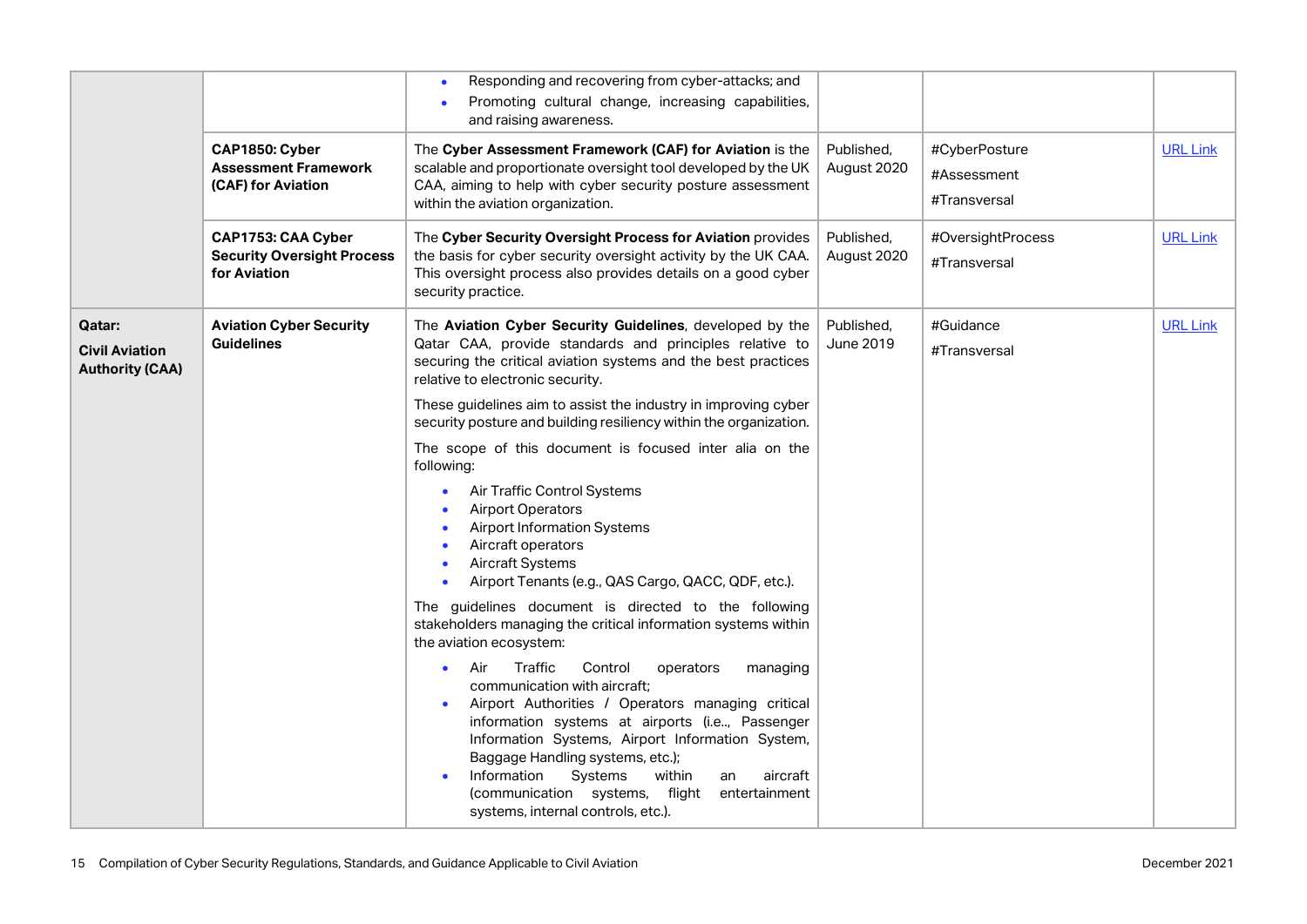| Singapore:<br><b>Civil Aviation</b><br><b>Authority of</b><br><b>Singapore</b><br>(CAAS) | <b>Advisory Circular (AC) 121-</b><br>7-2. Aircraft Network<br><b>Security Programme</b><br>(ANSP) | This Advisory Circular on the <b>Aircraft Network Security</b><br><b>Programme (ANSP)</b> provides quidance in order to<br>demonstrate compliance with, and information related to,<br>requirements of the Air Operator Certificate (AOC) holder<br>relative to managing aircraft network security program as part<br>of continuous airworthiness. | Issued.<br>September<br>2018 | #AdvisoryCircular<br>#Airworthiness<br>#Aircraft<br>#NetworkSecurity | <b>URL Link</b> |
|------------------------------------------------------------------------------------------|----------------------------------------------------------------------------------------------------|----------------------------------------------------------------------------------------------------------------------------------------------------------------------------------------------------------------------------------------------------------------------------------------------------------------------------------------------------|------------------------------|----------------------------------------------------------------------|-----------------|
|                                                                                          |                                                                                                    | This AC is applicable to an AOC holder operating an aircraft<br>specified by the aircraft manufacturer to require an ANSP.                                                                                                                                                                                                                         |                              |                                                                      |                 |
|                                                                                          |                                                                                                    | An aircraft requiring an ANSP to operate can be identified by a<br>Special Condition (SC) listed on the Type Certificate Data Sheet<br>(TCDS) or, if later modified, will be identified in the<br>Supplemental Type Certificate (STC) or Amended Type<br>Certificate (ATC) with the SC.                                                            |                              |                                                                      |                 |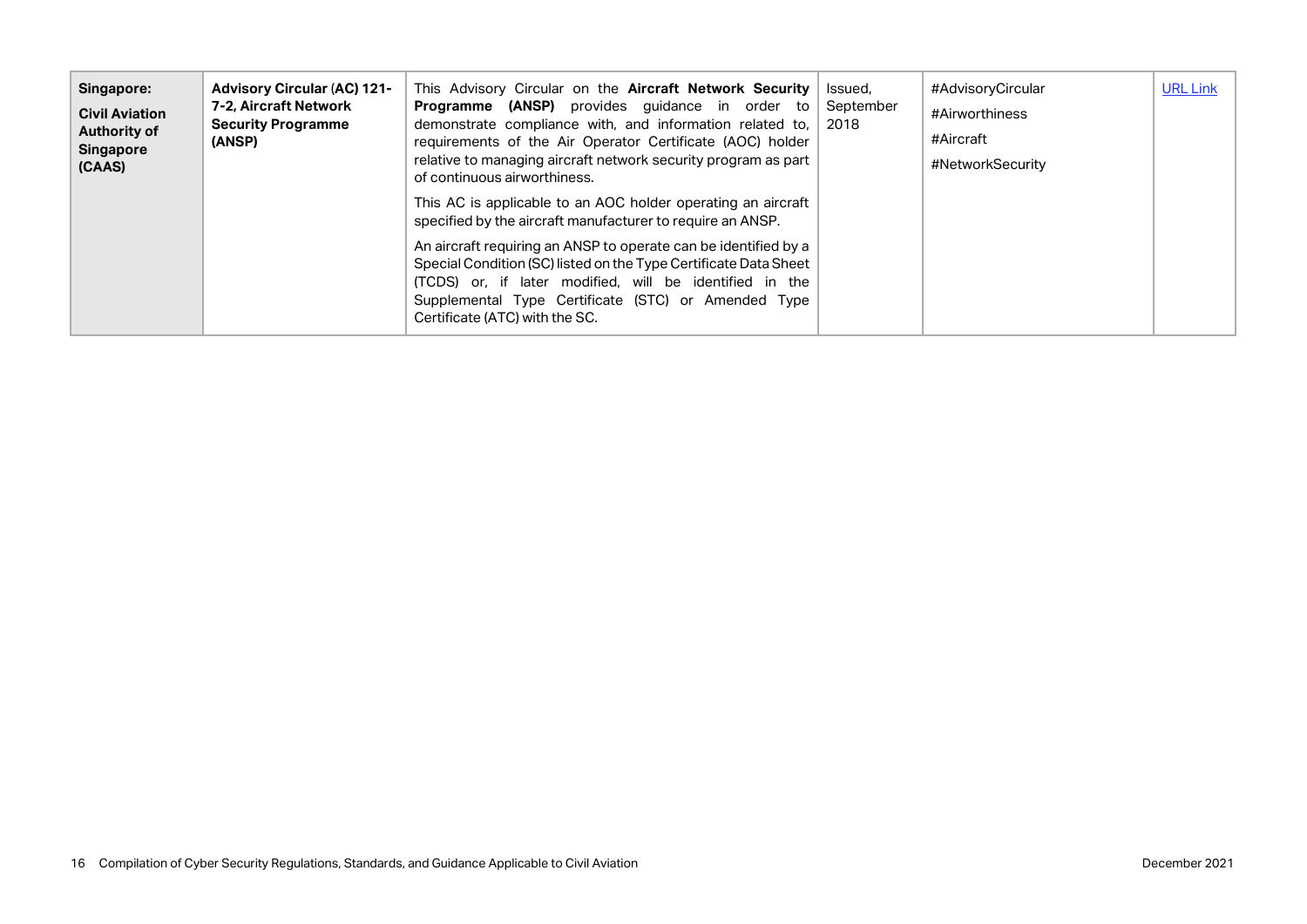# <span id="page-16-0"></span>3. Aviation Industry Cyber Specific Documents

This section is specifically related to the aviation industry cyber-specific documents, including guidance, toolkits, standards, etc.

|                                                                              | <b>TABLE 3. AVIATION INDUSTRY CYBER SPECIFIC DOCUMENTS</b>                      |                                                                                                                                                                                                                                                                                                                                                                                                                                                                                                                                                                                                                                                                                                                                                                                               |                                                                   |                                                   |                                |  |  |
|------------------------------------------------------------------------------|---------------------------------------------------------------------------------|-----------------------------------------------------------------------------------------------------------------------------------------------------------------------------------------------------------------------------------------------------------------------------------------------------------------------------------------------------------------------------------------------------------------------------------------------------------------------------------------------------------------------------------------------------------------------------------------------------------------------------------------------------------------------------------------------------------------------------------------------------------------------------------------------|-------------------------------------------------------------------|---------------------------------------------------|--------------------------------|--|--|
| Organization                                                                 | <b>Regulation / Standard /</b><br><b>Recommendation Name</b>                    | <b>Purpose / Comments / Precis</b>                                                                                                                                                                                                                                                                                                                                                                                                                                                                                                                                                                                                                                                                                                                                                            | <b>Status</b>                                                     | #Tag                                              | <b>Source</b><br>(URL<br>Link) |  |  |
| <b>International Air</b><br><b>Transport</b><br><b>Association</b><br>(IATA) | <b>IOSA Standards Manual</b><br>(ISM) 14 <sup>th</sup> Edition,                 | The IOSA Standards Manual (ISM) is published in order to<br>provide the IOSA standards, recommended practices (ISARPs),<br>associated guidance material, and other supporting<br>information necessary for an operator to prepare for an audit<br>successfully.<br>The Edition 14 <sup>th</sup> includes:<br>New recommended practice and guidance derived<br>$\bullet$<br>from Annex 17; addresses the identification and<br>protection from unlawful interference of critical<br>information<br>and communications<br>operational<br>technology systems and data used in or in support of<br>operations (alignment with Annex 17).<br>Extensive revision to add cybersecurity to security<br>threats that must be subjected to risk assessment and<br>mitigation (alignment with Annex 17). | Published.<br>December<br>2020<br>Effective:<br>September<br>2021 | #Standard<br>#Recommendation<br>#GuidanceMaterial | <b>URL Link</b>                |  |  |
|                                                                              | <b>Security Management</b><br>System (SeMS) Manual,<br><b>Edition 5</b>         | The Security Management System (SeMS) Manual is the all-<br>encompassing guidance material (including aviation cyber<br>security) to assist entities in building effective aviation security<br>measures through a standardized structure.                                                                                                                                                                                                                                                                                                                                                                                                                                                                                                                                                    | Published,<br>November<br>2021                                    | #Guidance<br>#Transversal                         | <b>URL Link</b>                |  |  |
|                                                                              | <b>Aviation Cyber Security</b><br><b>Guidance Material,</b><br><b>Edition 1</b> | This Aviation Cyber Security Guidance Material, developed with<br>our airline members, details recommendations on adopting a<br>minimal cyber security posture.<br>Part 1: Organization Culture and Posture relates to the<br>$\bullet$<br>cyber security of the organization;<br>Part 2: Aircraft relates to the cyber security of the<br>aircraft and risk management.                                                                                                                                                                                                                                                                                                                                                                                                                      | Published,<br>February 2021                                       | #Guidance<br>#Organization<br>#Aircraft           | <b>URL Link</b>                |  |  |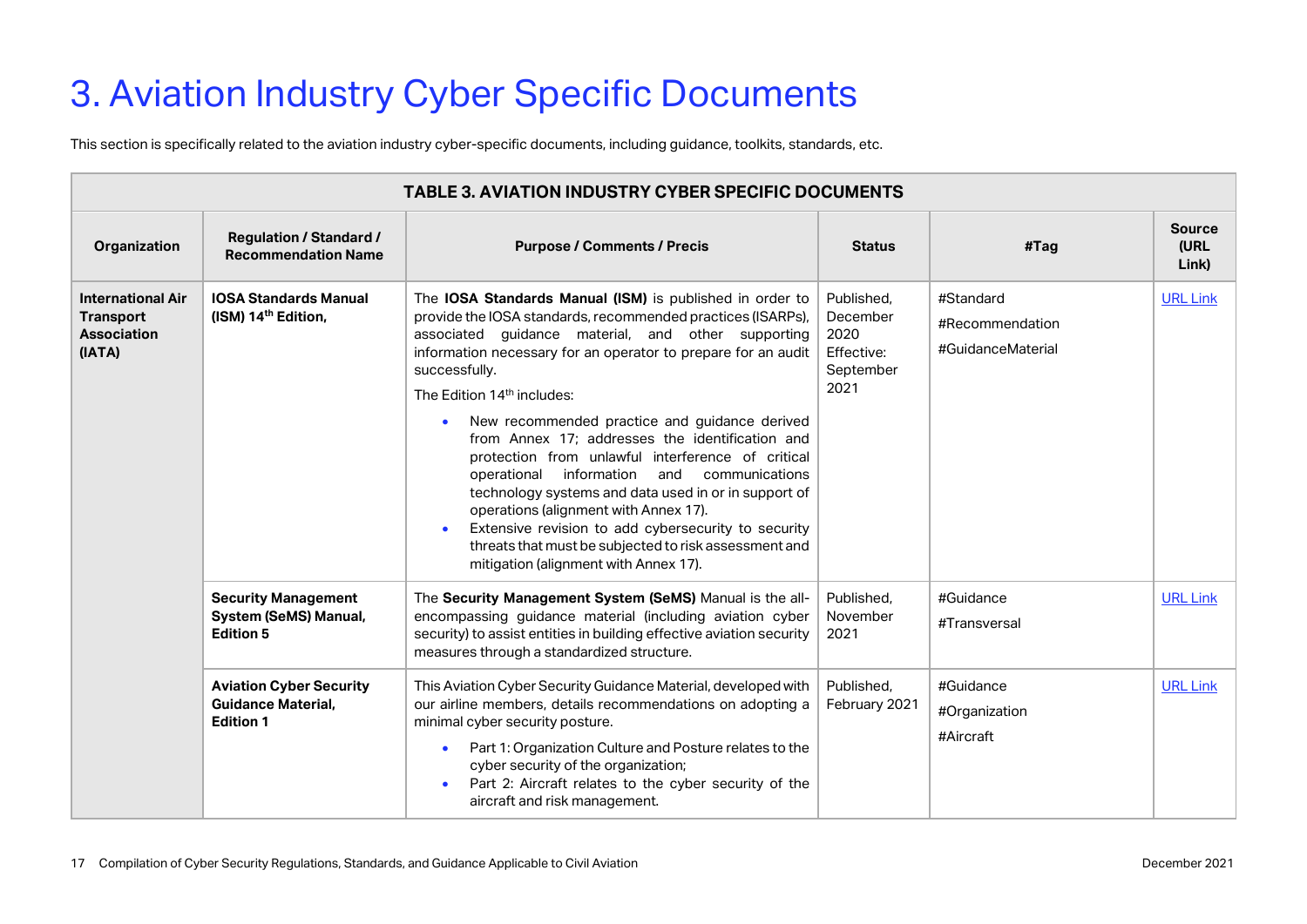|                                                                                               |                                                                                                                  | Please note that this guidance material will be continuously<br>updated.                                                                                                                                                                                                                                                                                                                                                                                                                                                                                                                                                                                               |                                                                                |                                              |                  |
|-----------------------------------------------------------------------------------------------|------------------------------------------------------------------------------------------------------------------|------------------------------------------------------------------------------------------------------------------------------------------------------------------------------------------------------------------------------------------------------------------------------------------------------------------------------------------------------------------------------------------------------------------------------------------------------------------------------------------------------------------------------------------------------------------------------------------------------------------------------------------------------------------------|--------------------------------------------------------------------------------|----------------------------------------------|------------------|
| <b>Civil Air</b><br>Navigation<br><b>Services</b><br>Organization<br>(CANSO)                  | <b>Standard of Excellence in</b><br><b>Cybersecurity</b>                                                         | The Standard of Excellence in Cybersecurity provides set of<br>best practices and guidance from aviation industry<br>stakeholders in order to assess and improve the ANSP's cyber<br>security performance and their supply chain. This document<br>aims to assist the CISOs and security mangers in assessment<br>of the cyber security maturity and exposure to risks.                                                                                                                                                                                                                                                                                                | Published.<br>September<br>2020                                                | #BestPractices<br>#Guidance<br>#ANSP<br>#ATM | <b>URL Link</b>  |
|                                                                                               | <b>Air Traffic Management</b><br><b>Cybersecurity Policy</b><br><b>Template</b>                                  | The Air Traffic Management Cybersecurity Policy Template,<br>developed by CANSO, ICAO, and Airbus, aims to assist the<br>states with implementation of the cyber security mechanisms<br>and culture for the ATM systems.                                                                                                                                                                                                                                                                                                                                                                                                                                               | Published,<br>March 2021                                                       | #Policy<br>#Template<br>#ATM                 | <b>URL Link</b>  |
| <b>Airports Council</b><br>International<br>(ACI)                                             | <b>Cybersecurity for Airport</b><br><b>Executives Handbook</b>                                                   | The Cybersecurity for Airport Executives Handbook is<br>directed to airport executives as well as senior airport<br>management. It provides guidance relative to cyber security<br>management.                                                                                                                                                                                                                                                                                                                                                                                                                                                                         | Published,<br>2019                                                             | #Guidance<br>#Aerodromes                     | <b>URL Link</b>  |
|                                                                                               | <b>Cybersecurity</b><br><b>Implementation Handbook</b>                                                           | The Cybersecurity Implementation Handbook is directed to<br>the airport operators with an aim to help understand best<br>practices for addressing cyber security threats. It provides<br>guidance from the stage of cyber security framework<br>implementation to the stage of technical strategies.                                                                                                                                                                                                                                                                                                                                                                   | Published,<br>2020                                                             | #Guidance<br>#Aerodromes                     | <b>URL Link</b>  |
| European<br><b>Organisation for</b><br><b>Civil Aviation</b><br><b>Equipment</b><br>(EUROCAE) | <b>ED-201 - Aeronautical</b><br><b>Information System</b><br><b>Security (AISS) Framework</b><br><b>Guidance</b> | The ED-201 - Aeronautical Information System Security<br>(AISS) Framework Guidance focuses on the shared<br>responsibility for the AISS. This responsibility is shared<br>between all stakeholders being part of the aviation ecosystem.<br>This document aims to help ensure the safety of the flight and<br>maintain the operation of the aviation infrastructure without<br>major disruptions.<br>The scope of this guidance covers the design of aircraft, its<br>production, operations, ATM, aerodromes, maintenance,<br>aviation service providers, components and information, and<br>the supply chains.<br>Currently, there are ongoing works on the ED-201A. | Issued,<br>December<br>2015<br>Ongoing<br>works on the<br>update (ED-<br>201A) | #Guidance<br>#AISS<br>#Transversal           | <b>URL Link</b>  |
|                                                                                               | <b>ED-202A - Airworthiness</b><br><b>Security Process</b><br><b>Specification</b>                                | The ED-202A - Airworthiness Security Process Specification<br>provides additional guidance for aircraft certification for<br>handling cyber threats to aircraft safety.                                                                                                                                                                                                                                                                                                                                                                                                                                                                                                | Issued,<br><b>June 2014</b>                                                    | #Guidance<br>#Airworthiness                  | <b>URL Link.</b> |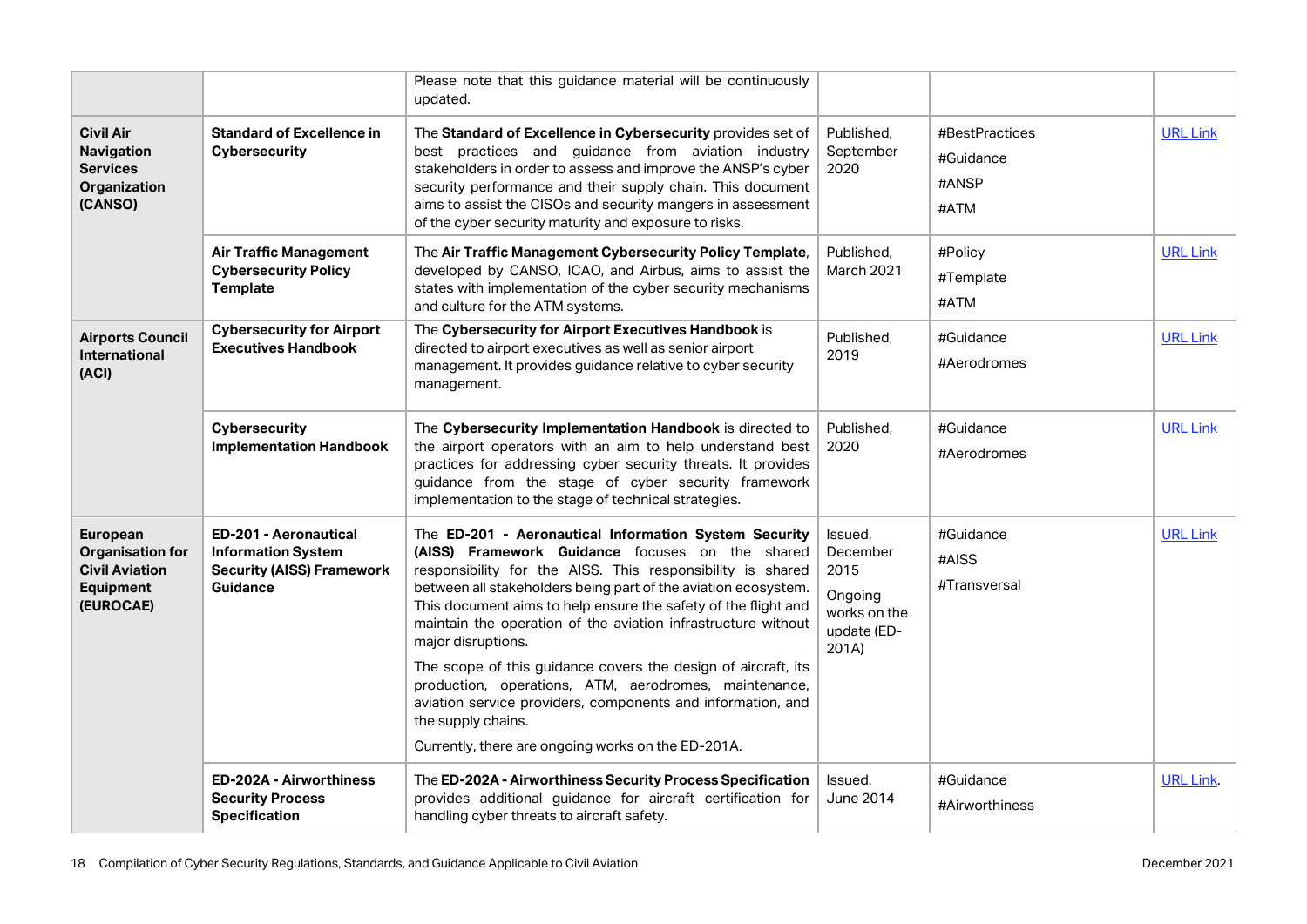|                                                                                          | The ED-202A introduced the requirements and compliance<br>objectives for aircraft development and certification. This<br>guidance should be used with the following guidance: ED-79A<br>/ SAE ARP4754A, ED-12C / DO-178C, and ED-80 / DO-254, as<br>well as with the advisory material associated with the following:<br>FAA AMJ25.1309, and EASA AMC25.1309, in the context of<br>Part 25, CS-25, and JAA JAR- 25. |                              | #Design<br>#AircraftCertification<br>#OEM<br>#Aircraft |                 |
|------------------------------------------------------------------------------------------|---------------------------------------------------------------------------------------------------------------------------------------------------------------------------------------------------------------------------------------------------------------------------------------------------------------------------------------------------------------------------------------------------------------------|------------------------------|--------------------------------------------------------|-----------------|
|                                                                                          | The ED-202A was designed for the Original Equipment<br>Manufacturers (OEMs) and any entity applying for an initial Type<br>Certificate (TC), Design Approval Holders (DAH), Supplemental<br>Type Certificate (STC), and Amended Type Certificate (ATC) or<br>changes to TC for installation and continued airworthiness for<br>aircraft systems.                                                                    |                              |                                                        |                 |
| <b>ED-203A - Airworthiness</b><br><b>Security Methods and</b><br><b>Considerations</b>   | The ED-203A - Airworthiness Security Methods and<br><b>Considerations</b> provides guidance to protect the<br>airworthiness of the aircraft from intentional unauthorized<br>electronic interaction.                                                                                                                                                                                                                | Issued,<br><b>June 2018</b>  | #Guidance<br>#Airworthiness<br>#Security               | <b>URL Link</b> |
|                                                                                          | This guidance provides methods and considerations to help<br>prove compliance for airworthiness security during the entire<br>lifecycle of aircraft.                                                                                                                                                                                                                                                                |                              | #Aircraft                                              |                 |
|                                                                                          | The ED-203A provides guidance to accomplish the<br>airworthiness security process activities defined in the ED-<br>202A / DO-326A.                                                                                                                                                                                                                                                                                  |                              |                                                        |                 |
| ED-204A - Information<br><b>Security Guidance for</b><br><b>Continuing Airworthiness</b> | The ED-204A - Information Security Guidance for Continuing<br>Airworthiness provides guidance relative to the following<br>stages of the product lifecycle: operation, support,<br>maintenance, administration, and deconstruction.                                                                                                                                                                                 | Issued.<br>September<br>2020 | #Guidance<br>#ContinuousAirworthiness<br>#Security     | <b>URL Link</b> |
|                                                                                          | The ED-204A provides guidance relative to information<br>security risks. What is important, the security measures<br>provided with this guidance are not limited to mitigate only the<br>information technology risks but also physical or<br>organizational.                                                                                                                                                       |                              | #Aircraft                                              |                 |
| <b>ED-205 - Process Standard</b><br>for Security Certification<br>and Declaration of ATM | The ED-205 - Process Standard for Security Certification<br>and Declaration of ATM ANS Ground Systems provides<br>guidance on the process to assess the extent of security of the                                                                                                                                                                                                                                   | Issued, March<br>2019        | #Standards<br>#Guidance                                | <b>URL Link</b> |
| <b>ANS Ground Systems</b>                                                                | ATM/ANS ground systems. This process can be used to                                                                                                                                                                                                                                                                                                                                                                 |                              | #SecurityCertification<br>#ATM/ANSP                    |                 |
|                                                                                          |                                                                                                                                                                                                                                                                                                                                                                                                                     |                              |                                                        |                 |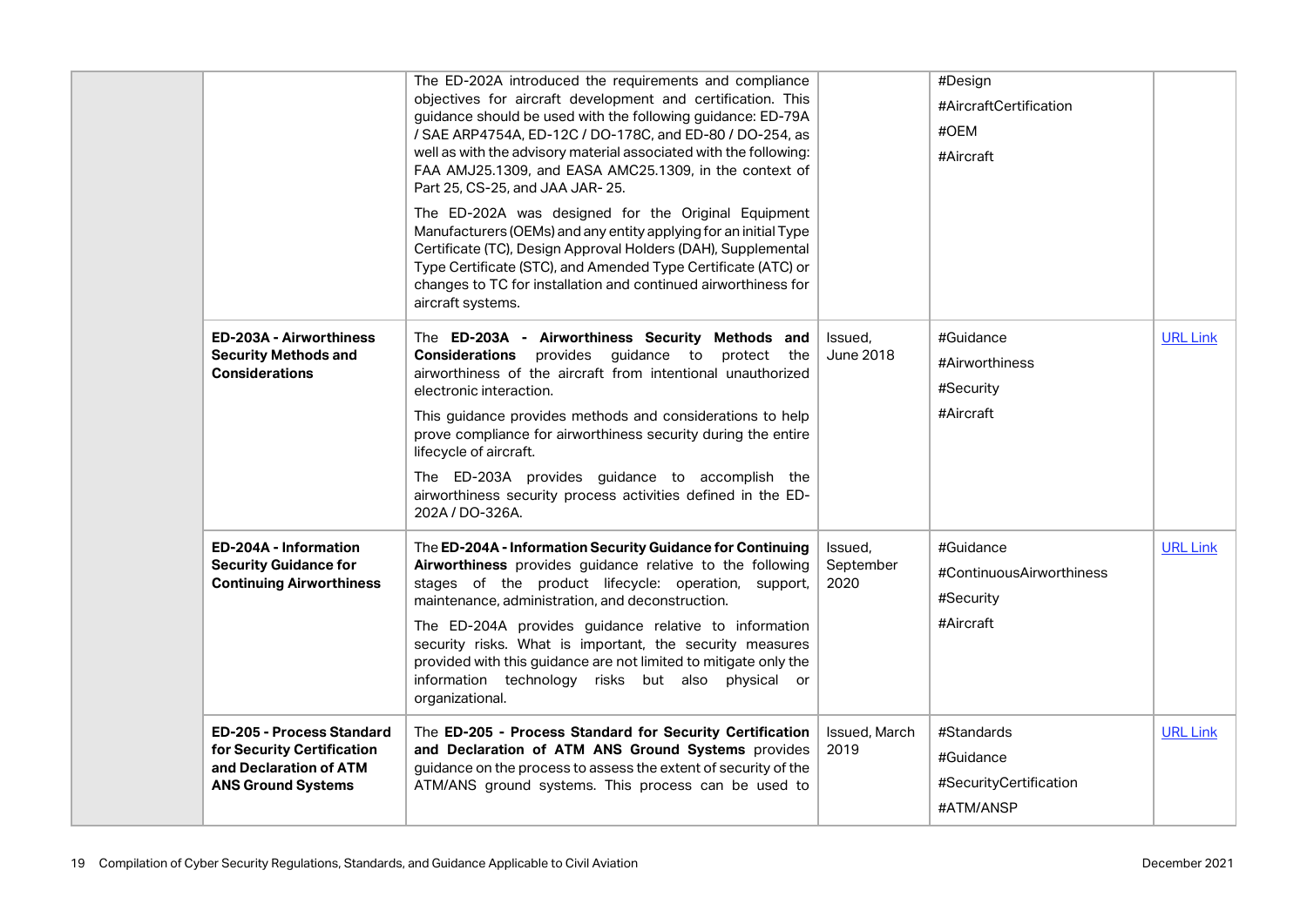|                    |                                                                                                                | identify, evaluate, and manage impacts on safety, operational<br>delivery, and other commercial concerns.                                                                                                                                                                                                                                                                                                                                                                                                                                                                                                                                                                                                                                                                                                                                                       |                                      |                                                          |                 |
|--------------------|----------------------------------------------------------------------------------------------------------------|-----------------------------------------------------------------------------------------------------------------------------------------------------------------------------------------------------------------------------------------------------------------------------------------------------------------------------------------------------------------------------------------------------------------------------------------------------------------------------------------------------------------------------------------------------------------------------------------------------------------------------------------------------------------------------------------------------------------------------------------------------------------------------------------------------------------------------------------------------------------|--------------------------------------|----------------------------------------------------------|-----------------|
|                    |                                                                                                                | The ED-205 provides standards for certification or declaration<br>of conformity with security requirements.                                                                                                                                                                                                                                                                                                                                                                                                                                                                                                                                                                                                                                                                                                                                                     |                                      |                                                          |                 |
|                    |                                                                                                                | Currently, there are ongoing works on the ED-205A.                                                                                                                                                                                                                                                                                                                                                                                                                                                                                                                                                                                                                                                                                                                                                                                                              |                                      |                                                          |                 |
|                    | ED-206 - Guidance on<br><b>Information Security Event</b><br>Management                                        | The Information Security Event Management (ISMS) is<br>currently in draft. Joint activity with the RTCA DO-392.                                                                                                                                                                                                                                                                                                                                                                                                                                                                                                                                                                                                                                                                                                                                                 | Ongoing (to be<br>issued in<br>2022) | #Guidance<br>#EventManagement<br>#Transversal            | N/A             |
| <b>EUROCONTROL</b> | <b>ATM Cyber Security</b><br><b>Maturity Model</b>                                                             | The Cyber Security Maturity Model describes a range of<br>capabilities to be adopted in the organization for an effective<br>approach to cybersecurity.<br>This document provides a description of the kinds of activities<br>and processes at different levels of maturity.                                                                                                                                                                                                                                                                                                                                                                                                                                                                                                                                                                                    | Published,<br>September<br>2019      | #Guidance<br>#MaturityModel<br>#ATM/ANSP                 | <b>URL Link</b> |
|                    | <b>Monitoring Cyber Security</b><br><b>Events - EATM-CERT</b><br><b>Interactive Map</b>                        | EUROCONTROL/EATM-CERT produced an interactive world<br>map of publicly reported cyber events impacting aviation.                                                                                                                                                                                                                                                                                                                                                                                                                                                                                                                                                                                                                                                                                                                                                | Published                            | #CybersecurityEvent<br>#Map<br>#Transversal              | <b>URL Link</b> |
| <b>RTCA</b>        | DO-178C, Software<br><b>Considerations in Airborne</b><br><b>Systems and Equipment</b><br><b>Certification</b> | The DO-178C, Software Considerations in Airborne Systems<br>and Equipment Certification, introduces recommendations<br>for software production for airborne systems and equipment<br>that performs its intended function with a level of confidence in<br>safety in compliance with the airworthiness requirements.                                                                                                                                                                                                                                                                                                                                                                                                                                                                                                                                             | Issued.<br>December<br>2011          | #Guidance<br>#AirborneSystems<br>#EquipmentCertification | <b>URL Link</b> |
|                    | DO-326A, Airworthiness<br><b>Security Process</b><br><b>Specification</b>                                      | The DO-326A, Airworthiness Security Process Specification<br>provides additional guidance for aircraft certification for<br>handling cyber threats to aircraft safety.<br>The DO-326A introduced the requirements and compliance<br>objectives for aircraft development and certification. This<br>guidance should be used with the following guidance: ED-79A<br>/ SAE ARP4754A, ED-12C / DO-178C, and ED-80 / DO-254, as<br>well as with the advisory material associated with the following:<br>FAA AMJ25.1309, and EASA AMC25.1309, in the context of<br>Part 25, CS-25, and JAA JAR- 25.<br>This DO document was designed for the Original Equipment<br>Manufacturers (OEMs) and any entity applying for an initial Type<br>Certificate (TC), Design Approval Holders (DAH), Supplemental<br>Type Certificate (STC), and Amended Type Certificate (ATC) or | Issued, August<br>2014               | #Guidance<br>#Airworthiness<br>#Security<br>#Aircraft    | <b>URL Link</b> |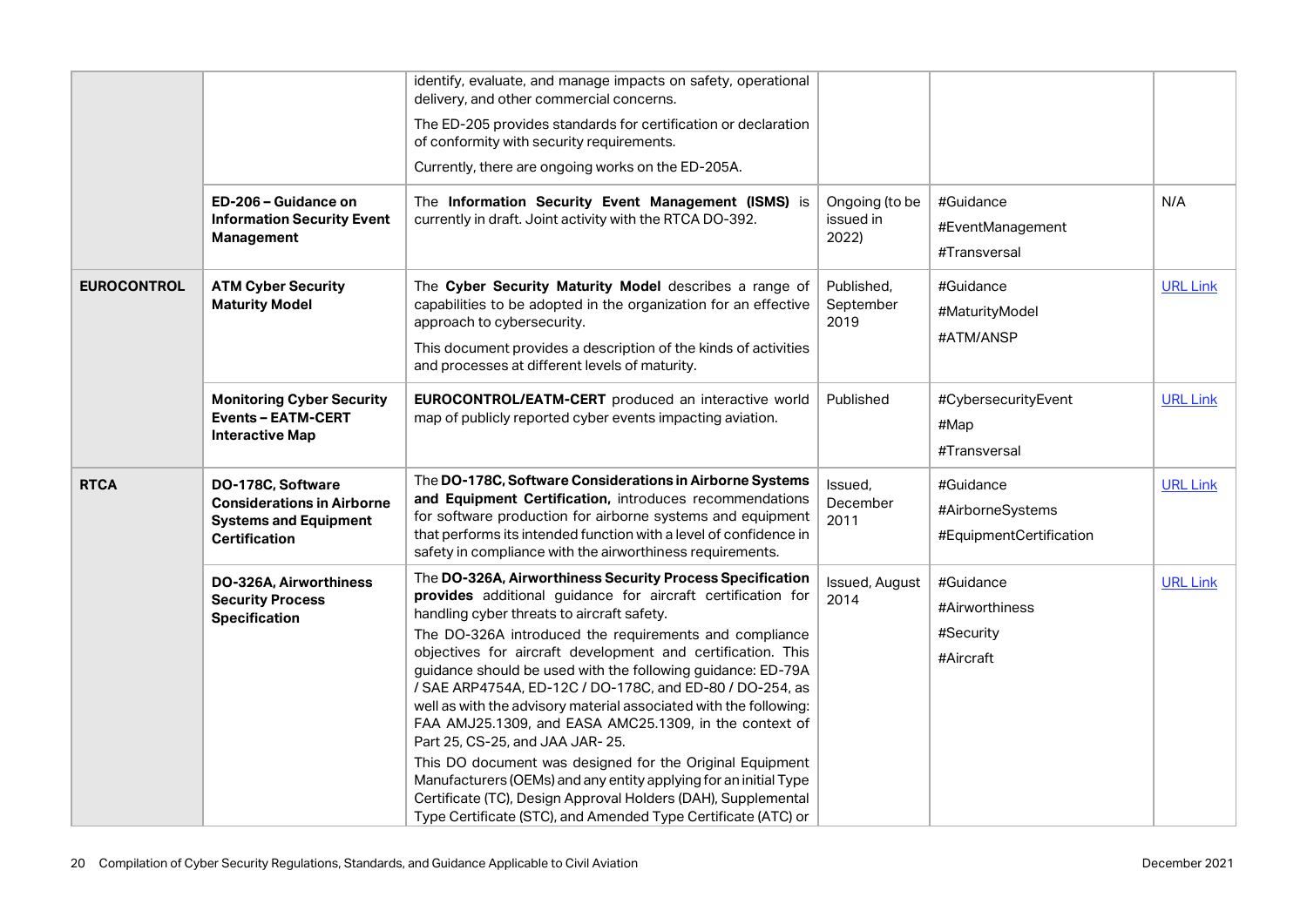|                                                   |                                                                                                                                                       | changes to TC for installation and continued airworthiness for<br>aircraft systems.                                                                                                                                                                                                                                                                                                                                                                                                                          |                                         |                                                                  |                 |
|---------------------------------------------------|-------------------------------------------------------------------------------------------------------------------------------------------------------|--------------------------------------------------------------------------------------------------------------------------------------------------------------------------------------------------------------------------------------------------------------------------------------------------------------------------------------------------------------------------------------------------------------------------------------------------------------------------------------------------------------|-----------------------------------------|------------------------------------------------------------------|-----------------|
|                                                   | DO-355A - Information<br><b>Security Guidance for</b><br><b>Continuing Airworthiness</b>                                                              | The DO-355A - Information Security Guidance for<br><b>Continuing Airworthiness</b> provides guidance relative to the<br>following stages of the product lifecycle: operation, support,<br>maintenance, administration, and deconstruction.<br>The DO-355A provides guidance relative to information<br>security risks. What is important, the security measures<br>provided with this guidance are not limited to mitigate only the<br>information technology risks, but also physical or<br>organizational. | Issued.<br>September<br>2020            | #Guidance<br>#ContinuousAirworthiness<br>#Security<br>#Aircraft  | <b>URL Link</b> |
|                                                   | <b>DO-356A - Airworthiness</b><br><b>Security Methods and</b><br><b>Considerations</b>                                                                | The DO-356A - Airworthiness Security Methods and<br><b>Considerations</b><br>provides<br>guidance to<br>protect the<br>airworthiness of the aircraft from intentional unauthorized<br>electronic interaction.<br>This guidance provides methods and considerations to help                                                                                                                                                                                                                                   | Issued,<br><b>June 2018</b>             | #Guidance<br>#Airworthiness<br>#Design<br>#AircraftCertification | <b>URL Link</b> |
|                                                   |                                                                                                                                                       | prove compliance for airworthiness security during the entire<br>lifecycle of aircraft.<br>The DO-356A provides guidance to accomplish the                                                                                                                                                                                                                                                                                                                                                                   |                                         | #OEM<br>#Aircraft                                                |                 |
|                                                   |                                                                                                                                                       | airworthiness security process activities defined in the ED-<br>202A / DO-326A.                                                                                                                                                                                                                                                                                                                                                                                                                              |                                         |                                                                  |                 |
|                                                   | DO-392 - Guidance on<br><b>Information Security Event</b><br>Management                                                                               | The Guidance on Information Security Event Management<br>(ISMS) is currently in draft. Joint activity with the EUROCAE ED-<br>206.                                                                                                                                                                                                                                                                                                                                                                           | Ongoing (to be<br>published in<br>2022) | #Guidance<br>#EventManagement<br>#Transversal                    | N/A             |
| Aeronautical<br>Radio,<br>Incorporated<br>(ARINC) | <b>ARINC Report 811:</b><br><b>Commercial Aircraft</b><br><b>Information Security</b><br><b>Concepts of Operation and</b><br><b>Process Framework</b> | The ARINC Report 811: Commercial Aircraft Information<br>Security Concepts of Operation and Process Framework<br>provides information in order to facilitate the understanding of<br>aircraft information security as well as to information to help<br>the development of aircraft information security operational<br>concepts.                                                                                                                                                                            | Published,<br>December<br>2005          | #Report<br>#Framework<br>#InformationSecurity<br>#Aircraft       | <b>URL Link</b> |
|                                                   |                                                                                                                                                       | The ARINC Report 811 also provides information on the aircraft<br>information security process framework for aircraft operators<br>according to their needs. This document, once implemented,<br>aims to enable the safe and secure dispatch of the aircraft on<br>time. Moreover, the framework represents the development of<br>aircraft information security that is cost-effective, also                                                                                                                 |                                         |                                                                  |                 |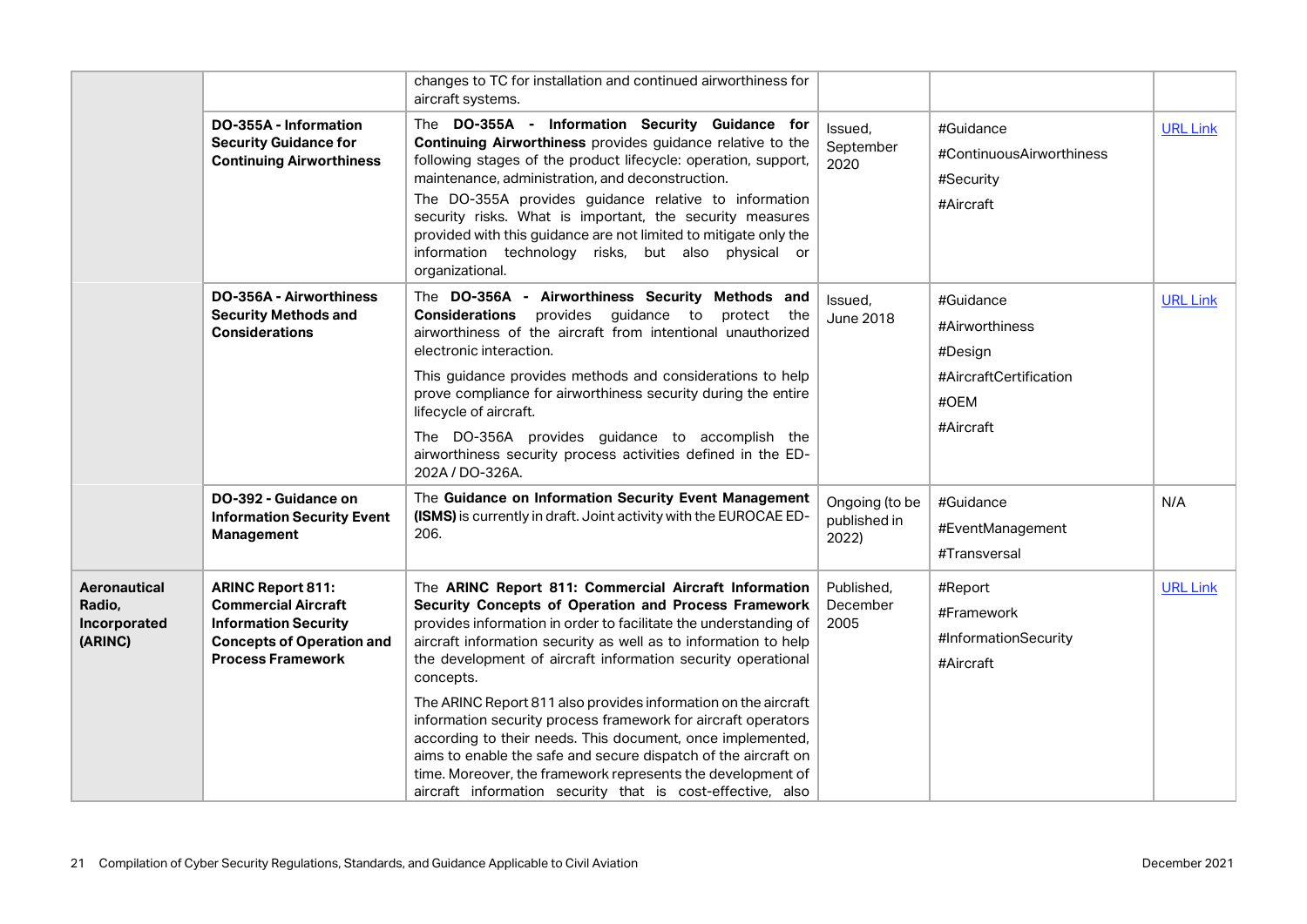|  |                                                                                                                                  | providing a common language in terms of understanding the<br>security needs.                                                                                                                                                                                                                                                                                                                                                                                                                                                              |                                 |                                                                                    |                 |
|--|----------------------------------------------------------------------------------------------------------------------------------|-------------------------------------------------------------------------------------------------------------------------------------------------------------------------------------------------------------------------------------------------------------------------------------------------------------------------------------------------------------------------------------------------------------------------------------------------------------------------------------------------------------------------------------------|---------------------------------|------------------------------------------------------------------------------------|-----------------|
|  | <b>ARINC Specification 823P1</b><br><b>DataLink Security, Part 1 -</b><br><b>ACARS Message Security</b>                          | The ARINC Specification 823P1 DataLink Security, Part 1 -<br><b>ACARS Message Security provides standards for ACARS</b><br>Message Security (AMS) that permits the exchange of ACARS<br>datalink messages, in a secure, authenticated manner by using<br>a uniform security framework, between aircraft and ground<br>systems.<br>The security framework introduced by the ARINC Specification<br>823P1 is based on open international standards. These<br>standards are compliant with the ACARS datalink<br>communications environment. | Published,<br>December<br>2007  | #Standard<br># DataLink_Security<br># ACARS<br>#Aircraft<br>#GroundSystems         | <b>URL Link</b> |
|  | <b>ARINC Specification 823P2</b><br><b>DataLink Security, Part 2 -</b><br><b>Key Management</b>                                  | The ARINC Specification 823P2 DataLink Security, Part 2 -<br>Key Management provides recommendations for the ACARS<br>Message Security (AMS) key management.<br>The key management framework introduced by the ARINC<br>Specification 823P2 is based on open international standards.<br>These standards are compliant with the ACARS datalink<br>communications.                                                                                                                                                                         | Published,<br><b>March 2008</b> | #Standard<br># DataLink_Security<br>#KeyManagement<br>#Aircraft<br>#Ground Systems | <b>URL Link</b> |
|  | <b>ARINC Specification 834-8</b><br><b>Aircraft Data Interface</b><br><b>Function (ADIF)</b>                                     | The ARINC Specification 834-8 Aircraft Data Interface<br>Function (ADIF) provides information on the ADIF for aircraft<br>installations incorporating network components based on the<br>available commercial technologies.<br>The ARINC Specification 834-8 introduces a set of protocols<br>and services in terms of the exchange of aircraft avionics data<br>across aircraft networks. This document aims to have a<br>common set of services for the access of specific avionics<br>parameters.                                      | Published,<br><b>July 2020</b>  | #Standard<br>#ADIF<br>#Aircraft                                                    | <b>URL Link</b> |
|  | <b>ARINC Report 835-1</b><br><b>Guidance for Security of</b><br><b>Loadble Software Parts</b><br><b>Using Digital Signatures</b> | The ARINC Report 835-1 provides background and detailed<br>technical information relative to the existing methods in order<br>to secure loadable software parts.                                                                                                                                                                                                                                                                                                                                                                          | Published,<br>January 2014      | #Guidance<br>#LoadbleSoftware<br>#DigitalSignatures<br>#Aircraft                   | <b>URL Link</b> |
|  | <b>ARINC 858P1 Internet</b><br><b>Protocol Suite (IPS) for</b><br><b>Aeronautical Safety</b>                                     | The ARINC 858P1 document with technical requirements and<br>standards for airborne ATN/IPS systems. ATN/IPS aims to<br>improve aviation safety communication services.                                                                                                                                                                                                                                                                                                                                                                    | Published,<br>June 2021         | #Guidance<br>#ATN/IPS                                                              | <b>URL Link</b> |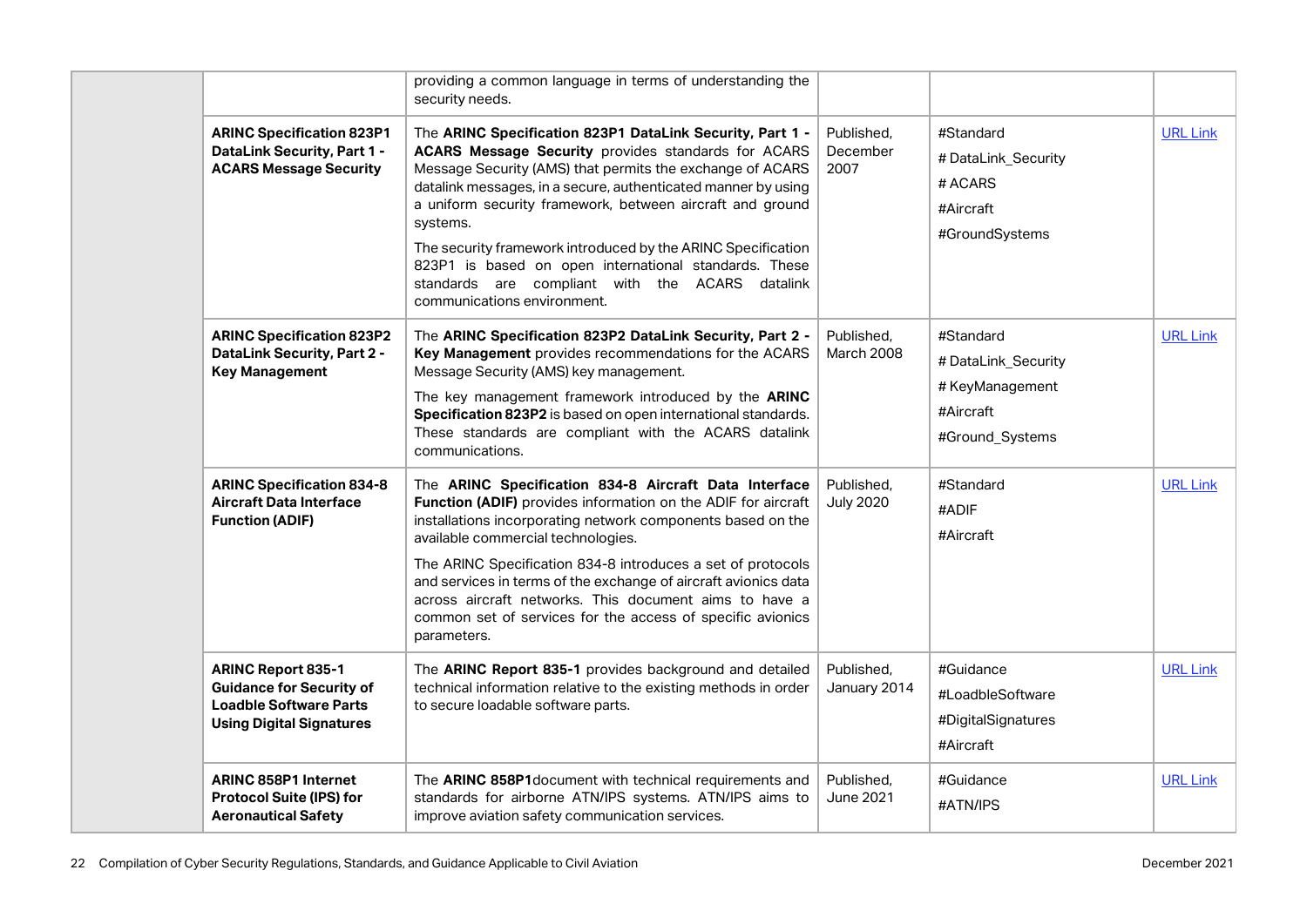|                                                    | <b>Services, Part 1, Technical</b><br><b>Requirements</b>                                                                                         |                                                                                                                                                                                                                                                                                                                                                                                                                                                                                  |                                       |                                                                  |                 |
|----------------------------------------------------|---------------------------------------------------------------------------------------------------------------------------------------------------|----------------------------------------------------------------------------------------------------------------------------------------------------------------------------------------------------------------------------------------------------------------------------------------------------------------------------------------------------------------------------------------------------------------------------------------------------------------------------------|---------------------------------------|------------------------------------------------------------------|-----------------|
|                                                    | <b>ARINC Report 852</b><br><b>Guidance for Security</b><br>Event Logging in an IP<br><b>Environment</b>                                           | The ARINC Report 852 Guidance for Security Event Logging<br>in an IP Environment provides the guidance for IP-based<br>onboard networks and systems in the following aircraft<br>domains: The Airline Information Services (AIS) and Passenger<br>Information Entertainment Services (PIES).<br>The ARINC Report 852 introduces a common set of security-<br>related data elements and format(s) produced by aircraft<br>systems.                                                | Published.<br><b>June 2017</b>        | #Guidance<br>#LoadbleSoftware<br>#DigitalSignatures<br>#Aircraft | <b>URL Link</b> |
|                                                    | <b>ARINC Report 658 Internet</b><br><b>Protocol Suite (IPS) for</b><br><b>Aeronautical Safety</b><br><b>Services - Roadmap</b><br><b>Document</b> | The ARINC Report 658 Internet Protocol Suite (IPS) for<br>Aeronautical Safety Services - Roadmap Document provides<br>information on the expanding role of data communication<br>technology as well as its evolution moving from ACARS<br>protocols to ATN/OSI protocols, and finally ATN/IPS protocols<br>with secure networks.<br>The standards related to the ATN/IPS are coordinated with<br>other international standards organizations (i.e., ICAO,<br>EUROCAE, and RTCA). | Published,<br>December<br>2017        | #Guidance<br>#IPS<br>#ATN/OSI<br>#ATN/IPS<br>#Aircraft           | <b>URL Link</b> |
|                                                    | <b>ARINC Specification 664P1-</b><br>2 Aircraft Data Network,<br>Part 1, Systems Concepts<br>and Overview                                         | The ARINC Specification 664P1-2 Aircraft Data Network,<br>Part 1, Systems Concepts and Overview provides standards<br>on the data networking used in commercial aircraft<br>installations.<br>The ARINC Specification 664P1-2 provides information on how<br>to adapt commercially defined networking standards to an<br>aircraft environment.                                                                                                                                   | Published.<br><b>June 2019</b>        | #Standard<br>#DataNetwork<br>#Aircraft                           | <b>URL Link</b> |
| <b>A4A (Airline for</b><br>America, former<br>ATA) | <b>ATA Spec 42 Aviation</b><br><b>Industry Standards for</b><br><b>Digital Information Security</b>                                               | The ATA Spec 42 Aviation Industry Standards for Digital<br>Information Security delivers recommendations on<br>standardized methods to achieve an appropriate security level<br>for the applications that rely on digital identities.<br>This document aims to provide guidance to a different variety<br>of stakeholders with security requirements.                                                                                                                            | Published.<br>latest revision<br>2020 | #Standard<br>#DigitalInformation<br>#Transversal                 | <b>URL Link</b> |
| <b>European</b><br><b>Standards (EN)</b>           | <b>BS EN 16495:2019 Air</b><br><b>Traffic Management.</b><br>Information security for                                                             | The BS EN 16495:2019 Air Traffic Management. Information<br>security for organizations supporting civil aviation<br>operations provides guidance based on the EN ISO/IEC                                                                                                                                                                                                                                                                                                         | Published,<br><b>July 2019</b>        | #Standard<br>#InformationSecurity                                | <b>URL Link</b> |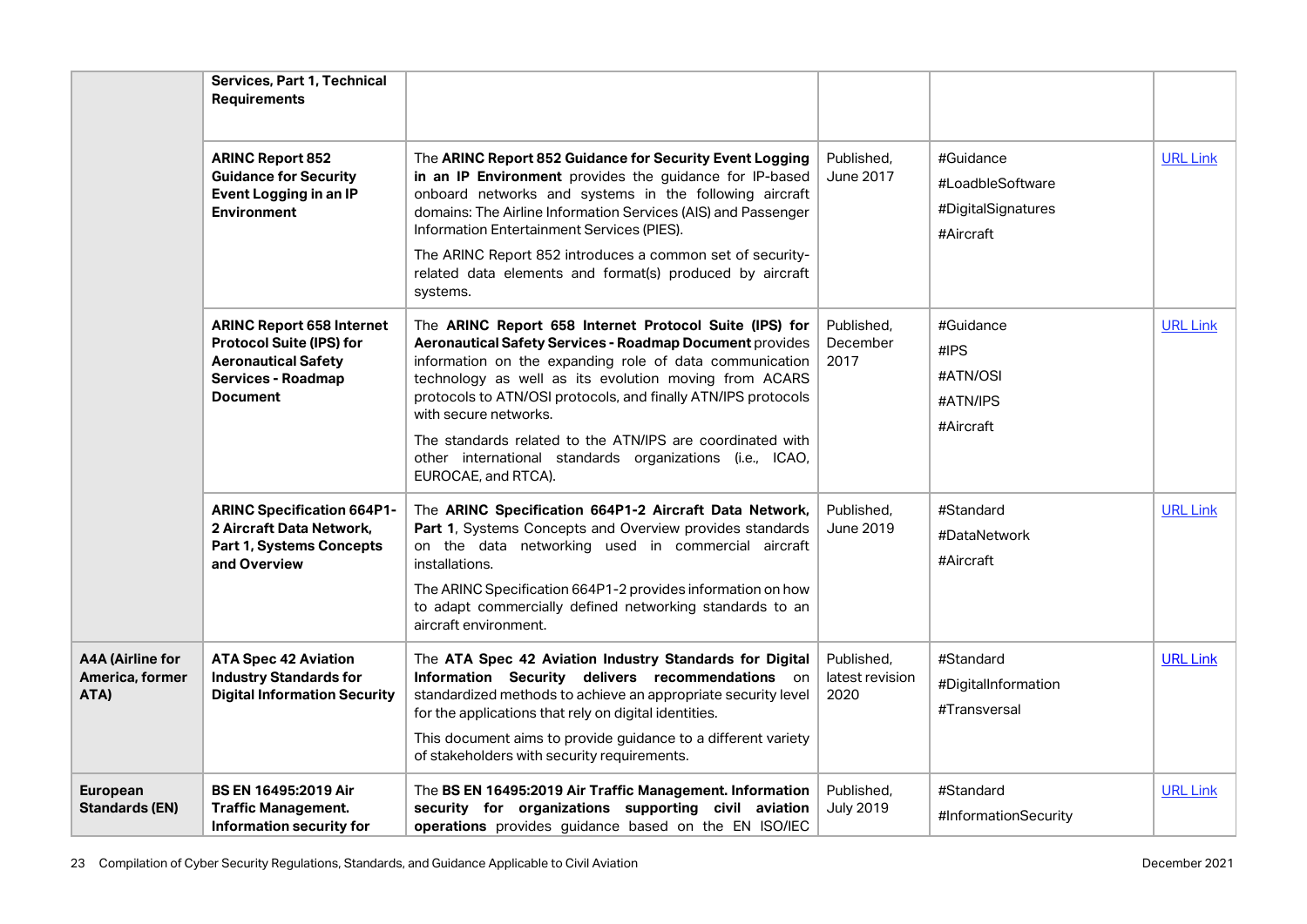| Original<br><b>Equipment</b><br><b>Manufacturers</b><br>(OEMs) | organizations supporting<br>civil aviation operations<br><b>Aircraft Security Guidance</b><br>and Handbooks.<br><b>Maintenance Manuals</b> | 27002:2017 applicable to the organizations that support civil<br>aviation, focusing on ATM operations.<br>Each OEM provides guidance material upon delivery with<br>methods and specifications for the aircraft's security and<br>network.                                                                                                                                                                                                                                                                                                                                                                                                                                                                  | ∣N/A                           | #ATM/ANSP<br>#Transversal<br>#Aircraft<br>#Security | N/A             |
|----------------------------------------------------------------|--------------------------------------------------------------------------------------------------------------------------------------------|-------------------------------------------------------------------------------------------------------------------------------------------------------------------------------------------------------------------------------------------------------------------------------------------------------------------------------------------------------------------------------------------------------------------------------------------------------------------------------------------------------------------------------------------------------------------------------------------------------------------------------------------------------------------------------------------------------------|--------------------------------|-----------------------------------------------------|-----------------|
| <b>Multiple</b><br><b>Organizations</b>                        | <b>Open Architecture for</b><br><b>Airport Security Systems,</b><br>1 <sup>st</sup> Edition                                                | This document, prepared by Heathrow Airport Limited and<br>Avinor AS, provides the guidance on the open architecture and<br>the airport security systems. It was endorsed by the following<br>organizations: ACI EUROPE, US Transportation Security<br>Administration, UK Department for Transport, UK Civil Aviation<br>Authority, Canadian Air Transport Security Authority, German<br>Federal Police, Heathrow Airport Limited, Swedavia Airports,<br>Avinor AS, Amsterdam Schiphol Airport, Groupe ADP,<br>Manchester Airport Group, Geneva Airport, Dublin Airport<br>Authority, Birmingham Airport, AVSEC New Zealand,<br>Copenhagen Airports A/S, Munich Airport, Dubai Airports,<br>Changi Airport. | Published,<br><b>July 2020</b> | #Airport<br>#OpenArchitecture<br>#SecuritySystems   | <b>URL Link</b> |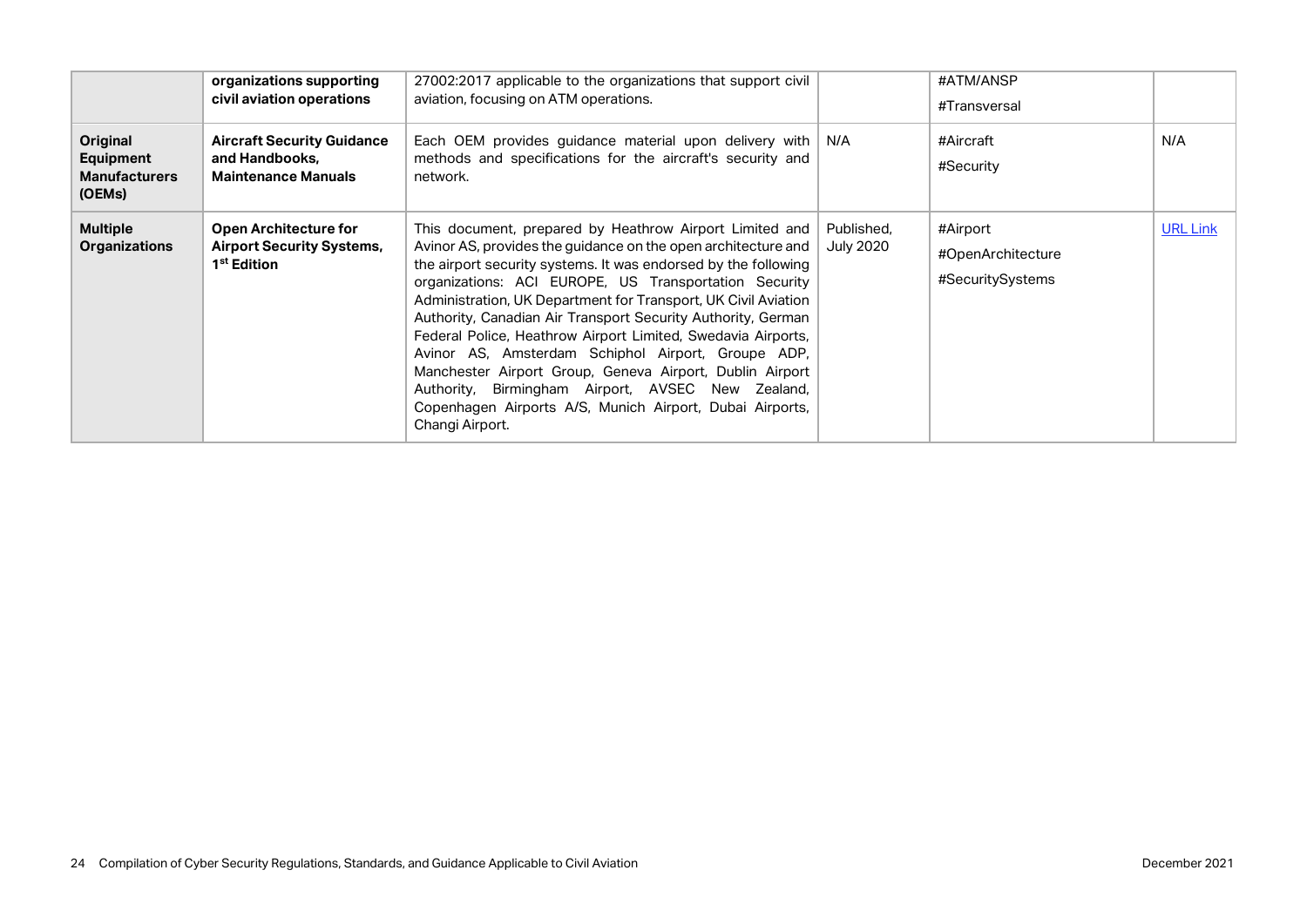# <span id="page-24-0"></span>4. Other Relevant Cyber Industry Framework

This section is specifically related to the other relevant cyber industry framework, like ISO, NIST, etc., that are also applicable to civil aviation.

|                                                                             | <b>TABLE 4. OTHER RELEVANT CYBER INDUSTRY FRAMEWORK</b>                                                                                               |                                                                                                                                                                                                                                                                                                                                                                                                                                                                                                                                                                                                                                                                                                                                                                 |                            |                                                                                |                 |  |
|-----------------------------------------------------------------------------|-------------------------------------------------------------------------------------------------------------------------------------------------------|-----------------------------------------------------------------------------------------------------------------------------------------------------------------------------------------------------------------------------------------------------------------------------------------------------------------------------------------------------------------------------------------------------------------------------------------------------------------------------------------------------------------------------------------------------------------------------------------------------------------------------------------------------------------------------------------------------------------------------------------------------------------|----------------------------|--------------------------------------------------------------------------------|-----------------|--|
| Organization                                                                | <b>Regulation / Standard /</b><br><b>Recommendation Name</b>                                                                                          | <b>Purpose/Comments/Precis</b>                                                                                                                                                                                                                                                                                                                                                                                                                                                                                                                                                                                                                                                                                                                                  | <b>Status</b>              | #Tag                                                                           | <b>Source</b>   |  |
| <b>International</b><br>Organization for<br><b>Standardization</b><br>(ISO) | ISO/IEC/IEEE 15288:2015<br><b>Systems and software</b><br>engineering-Systems life<br>cycle processes                                                 | The ISO/IEC/IEEE 15288:2015 Systems and software<br>engineering-Systems life cycle processes, provides a<br>common framework of process descriptions to describe the<br>life cycle of systems.<br>The standards of ISO/IEC/IEEE 15288:2015 define a set of<br>processes and associated terminology from an engineering<br>viewpoint, which can be applied at any level of a system's<br>structure. Some of the processes can be used throughout the<br>life cycle in order to manage and perform the stages of a<br>system's life cycle.                                                                                                                                                                                                                        | Published.<br>May 2015     | #Standard<br>#LifeCycle<br>#Transversal                                        | <b>URL Link</b> |  |
|                                                                             | ISO/IEC 27001:2013<br>Information technology -<br>Security techniques -<br><b>Information security</b><br>management systems -<br><b>Requirements</b> | The ISO/IEC 27001:2013 Information technology - Security<br>techniques - Information security management systems -<br>Requirements provides a model to facilitate the process of<br>establishing, implementing, operating, monitoring, reviewing,<br>maintaining, and improving an information security<br>management system.<br>The standards of ISO/IEC 27001:2013 represent a top-down,<br>risk-based approach as well as technology-neutral and define<br>six stages of the planning process that includes:<br>Defining a security policy;<br>Defining the scope of ISMS;<br>Conducting a risk assessment;<br>Managing identified risks;<br>Selecting control objectives and controls for<br>implementation; and<br>Preparing a statement of applicability. | Published.<br>October 2013 | #Standard<br>#IT<br>#SecurityTechniques<br>#SecurityManagement<br>#Transversal | <b>URL Link</b> |  |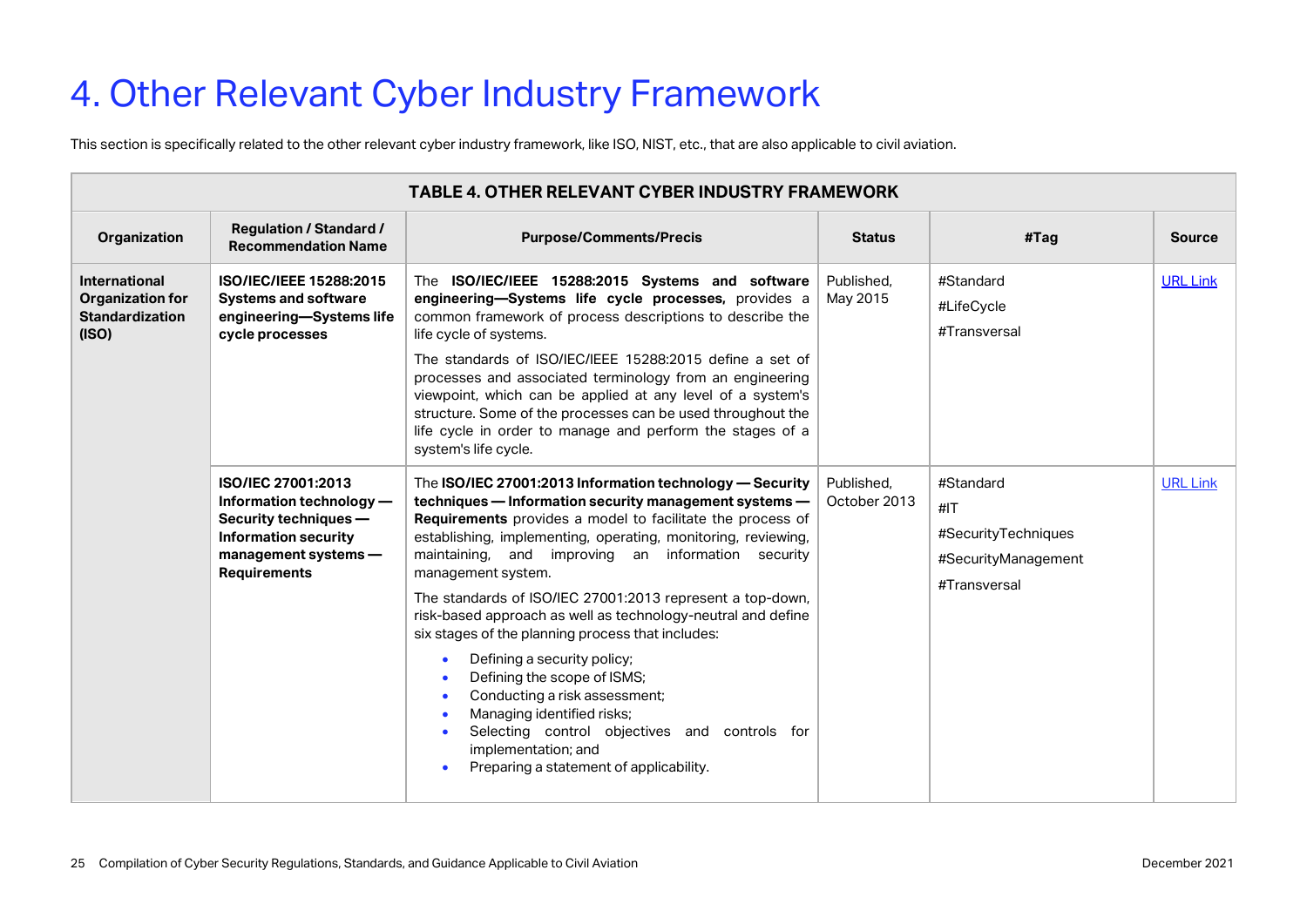|  | ISO/IEC 27002:2013<br>Information technology -<br>Security techniques -<br>Code of practice for<br>information security<br>controls                                   | The ISO/IEC 27002:2013 Information technology - Security<br>techniques - Code of practice for information security<br>controls provides guidance on the organization's information<br>security standards and information security management<br>practices. This includes the selection, implementation, and<br>management of controls.<br>The ISO/IEC 27002:2013 document should be used by the<br>organizations that intend to implement ISMS based on the<br>ISO/IEC 27001, implement commonly accepted information<br>security controls, as well as develop information security<br>management own guidance. | Published.<br>October 2013     | #Standard<br>#IT<br>#SecurityTechniques<br>#SecurityControls<br>#Transversal | <b>URL Link</b> |
|--|-----------------------------------------------------------------------------------------------------------------------------------------------------------------------|-----------------------------------------------------------------------------------------------------------------------------------------------------------------------------------------------------------------------------------------------------------------------------------------------------------------------------------------------------------------------------------------------------------------------------------------------------------------------------------------------------------------------------------------------------------------------------------------------------------------|--------------------------------|------------------------------------------------------------------------------|-----------------|
|  | ISO/IEC 27005:2018<br>Information technology -<br>Security techniques -<br>Information security risk<br>management                                                    | The ISO/IEC 27005:2018 Information technology - Security<br>techniques - Information security risk management was<br>developed to support the concepts defined in ISO/IEC 27001<br>and aims to assist with the implementation of information<br>security that is based on a risk management approach.<br>The standards of ISO/IEC 27005:2018can be applied by<br>different types of organizations to manage risks that can<br>compromise the organization's information security.                                                                                                                               | Published,<br><b>July 2018</b> | #Standard<br>#IT<br>#SecurityTechniques<br>#RiskManagement<br>#Transversal   | <b>URL Link</b> |
|  | ISO/IEC 27036-1:2014<br>Information technology -<br>Security techniques -<br>Information security for<br>supplier relationships -<br>Part 1: Overview and<br>concepts | The ISO/IEC 27036-1:2014 outlines some standards and<br>guidance on the information and information systems security<br>in terms of supply chain relationships.                                                                                                                                                                                                                                                                                                                                                                                                                                                 | Published,<br>April 2014       | #Standard<br>#Guidance<br>#SupplierRelationships<br>#Transversal             | <b>URL Link</b> |
|  | ISO/IEC 27036-2:2014<br>Information technology -<br>Security techniques -<br>Information security for<br>supplier relationships -<br><b>Part 2: Requirements</b>      | The ISO/IEC 27036-2:2014 outlines requirements on the<br>information and information systems security in terms of<br>supply chain relationships.                                                                                                                                                                                                                                                                                                                                                                                                                                                                | Published,<br>August 2014      | #Standard<br>#Requirements<br>#SupplierRelationships<br>#Transversal         | <b>URL Link</b> |
|  | ISO/IEC 27036-3:2013<br>Information technology -<br>Security techniques -<br>Information security for<br>supplier relationships -                                     | The ISO/IEC 27036-3:2013 provides guidance on the<br>information and communication technology supply chain<br>security.                                                                                                                                                                                                                                                                                                                                                                                                                                                                                         | Published,<br>November<br>2013 | #Standard<br>#Guidance<br>#SupplierRelationships<br>#Transversal             | <b>URL Link</b> |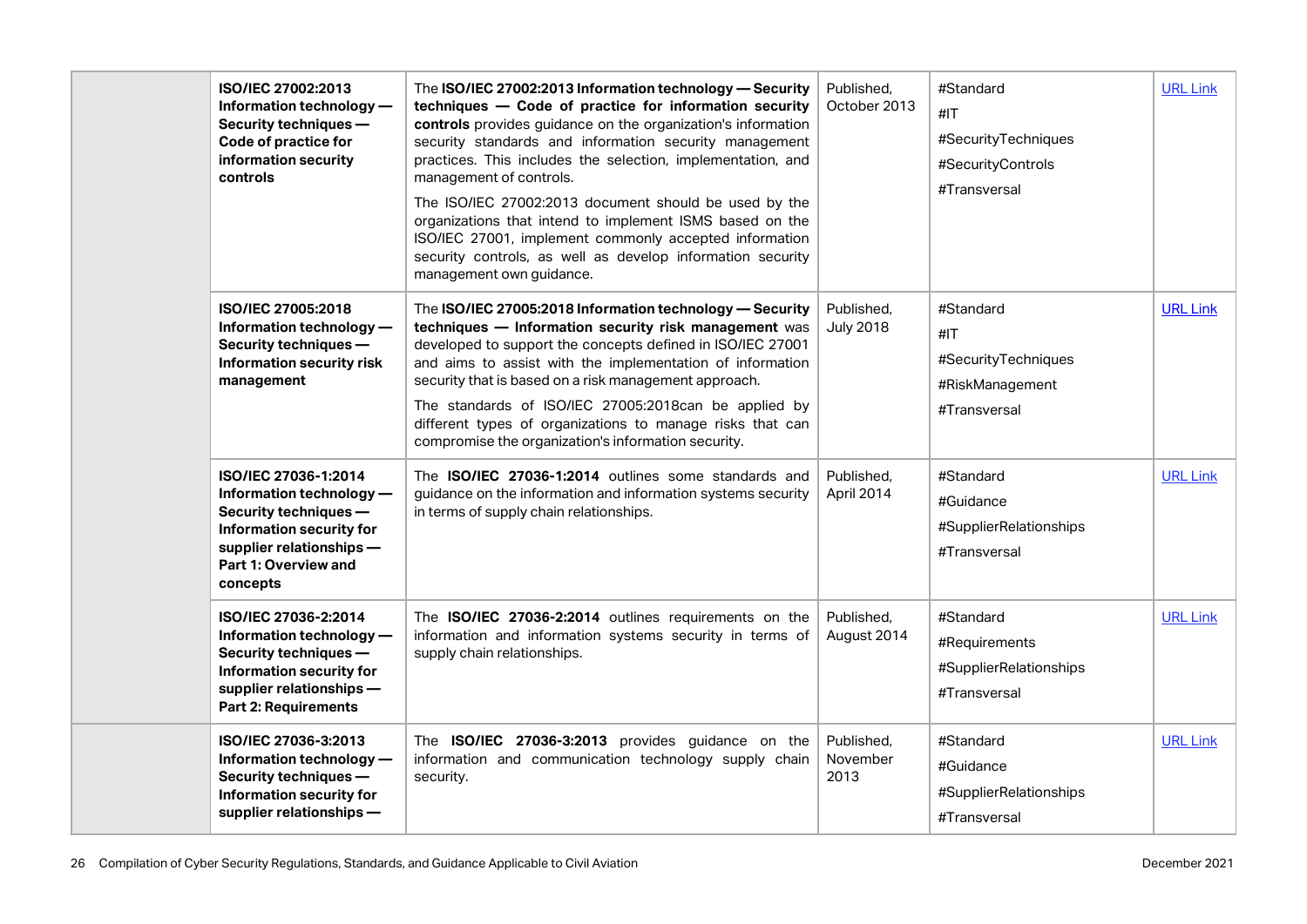|                                                                           | <b>Part 3: Guidelines for</b><br>information and<br>communication<br>technology supply chain<br>security                                                                                                |                                                                                                                                                                                                                                                                                                                                                                                                                                                                 |                                |                                                                    |                 |
|---------------------------------------------------------------------------|---------------------------------------------------------------------------------------------------------------------------------------------------------------------------------------------------------|-----------------------------------------------------------------------------------------------------------------------------------------------------------------------------------------------------------------------------------------------------------------------------------------------------------------------------------------------------------------------------------------------------------------------------------------------------------------|--------------------------------|--------------------------------------------------------------------|-----------------|
| <b>International</b><br>Society of<br><b>Automation</b>                   | ISA/IEC 62443-2-1-2009<br><b>Security for Industrial</b><br><b>Automation and Control</b><br>Systems: Establishing an<br><b>Industrial Automation and</b><br><b>Control Systems Security</b><br>Program | The ISA/IEC 62443-2-1-2009 Security for Industrial<br>Automation and Control Systems: Establishing an Industrial<br>Automation and Control Systems Security Program provides<br>standards for the cyber security management system to be<br>used in the industrial automation and control systems<br>environment.                                                                                                                                               | Published.<br>2009             | #Standard<br>#SecurityProgram<br>#ControlSystems<br>#Transversal   | <b>URL Link</b> |
|                                                                           | ISA/IEC 62443-3-3-2013<br><b>Security for Industrial</b><br><b>Automation and Control</b><br><b>Systems Part 3-3: System</b><br><b>Security Requirements</b><br>and Security Levels                     | The ISA/IEC 62443-3-3:2013 Security for Industrial<br>Automation and Control Systems Part 3-3: System Security<br>Requirements and Security Levels provides standards on<br>detailed technical control system requirements (SRs) that are<br>associated with the seven foundational requirements (FRs)<br>described in ISA-62443-1-1 (99.01.01)                                                                                                                 | Published,<br>2013             | #Standard<br>#Requirements<br>#SecurityLevels<br>#Transversal      | <b>URL Link</b> |
|                                                                           | ISA/IEC-62443-4-2-2018<br><b>Security for Industrial</b><br><b>Automation and Control</b><br>Systems, Part 4-2:<br><b>Technical Security</b><br><b>Requirements for IACS</b><br><b>Components</b>       | The ISA/IEC-62443-4-2 Security for Industrial Automation<br>and Control Systems, Part 4-2: Technical Security<br>Requirements for IACS Components provides standards<br>relative to the technical control system component<br>requirements (CRs) that are associated with the seven<br>foundational requirements (FRs) described in ISA-62443-1-1.                                                                                                              | Published.<br>2018             | #Standard<br>#Requirements<br>#IACSComponents<br>#Transversal      | <b>URL Link</b> |
| <b>National Institute</b><br>of Standards and<br><b>Technology (NIST)</b> | <b>NIST Framework for</b><br><b>Improving Critical</b><br><b>Infrastructure Cyber</b><br><b>Security Version 1.1</b>                                                                                    | The NIST Framework for Improving Critical Infrastructure<br>Cyber Security introduces information on the voluntary risk<br>management framework that includes:<br>standards;<br>$\bullet$<br>guidelines; and<br>$\bullet$<br>best practices to manage cybersecurity-related risk.<br>$\bullet$<br>The NIST framework is a prioritized, flexible, and cost-effective<br>approach to help to promote the protection and resilience of<br>critical infrastructure. | Published,<br>April 2018       | #Standard<br>#Framework<br>#CriticalInfrastructure<br>#Transversal | <b>URL Link</b> |
|                                                                           | <b>NIST SP 800-37 Rev. 2 Risk</b><br><b>Management Framework</b><br>for Information Systems<br>and Organizations-A<br><b>System Life Cycle</b>                                                          | The NIST SP 800-37 Rev. 2 Risk Management Framework for<br>Information Systems and Organizations-A System Life<br>Cycle Approach for Security and Privacy describes the Risk<br>Management Framework (RMF). It also provides guidance on<br>how to apply RMF to information systems and organizations,                                                                                                                                                          | Published.<br>December<br>2018 | #Standard<br>#RMF<br>#InformationSystem                            | <b>URL Link</b> |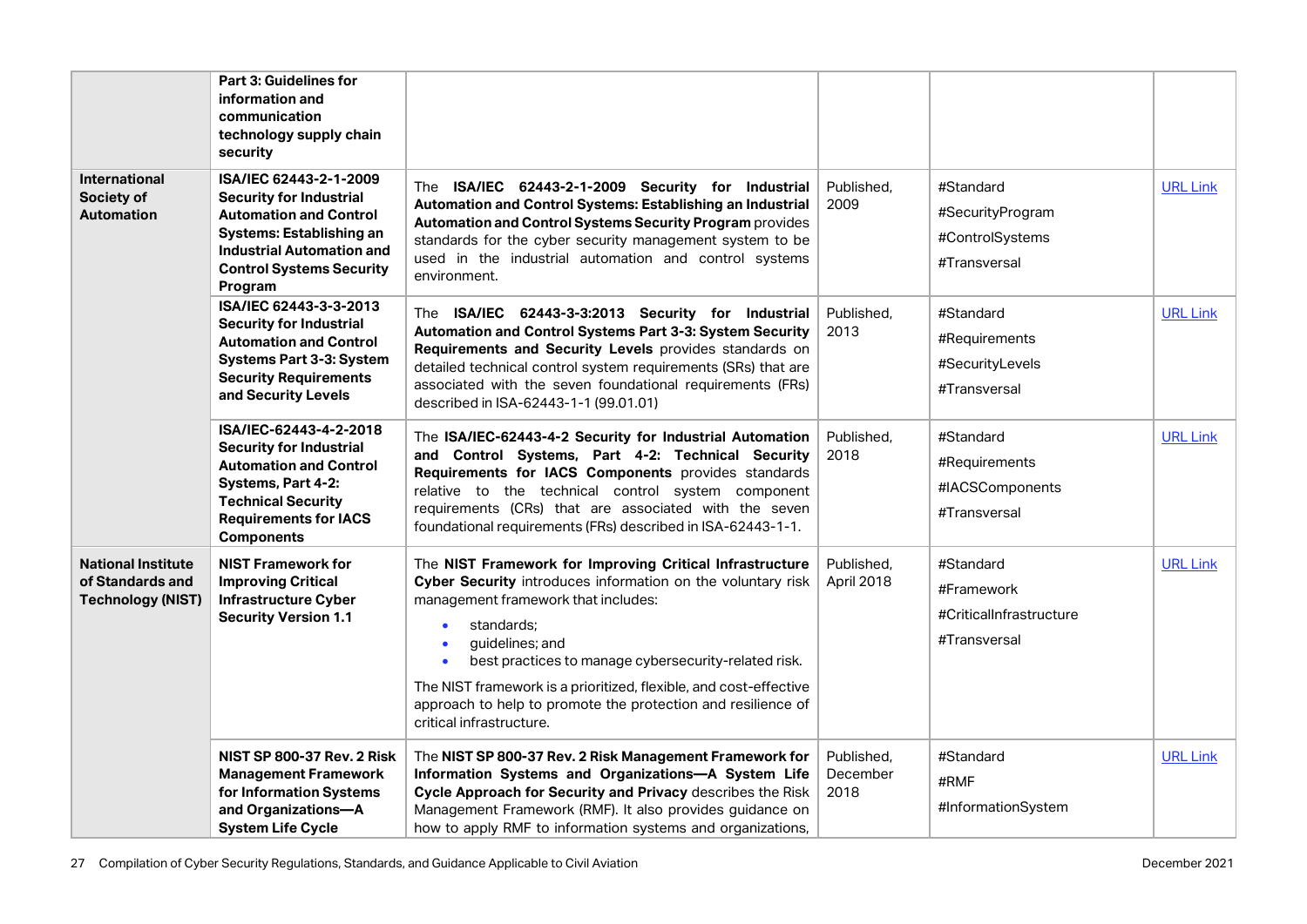| <b>Approach for Security and</b><br><b>Privacy</b>                                                                                                                                                                                    | representing a disciplined, structured, as well as a flexible<br>process for managing security and privacy risk.<br>The described process includes:<br>information security categorization;<br>$\bullet$<br>control selection, implementation, and assessment;<br>system and common control authorizations; and<br>$\bullet$<br>continuous monitoring.<br>$\bullet$                                                |                                 | #LifeCycle<br>#Security&Privacy<br>#Transversal                      |                 |
|---------------------------------------------------------------------------------------------------------------------------------------------------------------------------------------------------------------------------------------|--------------------------------------------------------------------------------------------------------------------------------------------------------------------------------------------------------------------------------------------------------------------------------------------------------------------------------------------------------------------------------------------------------------------|---------------------------------|----------------------------------------------------------------------|-----------------|
| NIST SP 800-39 Managing<br><b>Information Security Risk:</b><br>Organization, Mission, and<br><b>Information System View</b>                                                                                                          | The NIST SP 800-39 Managing Information Security Risk:<br>Organization, Mission, and Information System View<br>provides guidance on the integrated, organization-wide<br>program in order to manage information security risk to<br>operations, assets, individuals of the organization, other<br>organizations, as well as the Nation that results from the<br>operation and use of federal information systems. | Published,<br>March 2011        | #Standard<br>#InformationSecurity<br>#RiskManagement<br>#Transversal | <b>URL Link</b> |
| <b>NIST SP 800-53 Rev. 5</b><br><b>Security and Privacy</b><br><b>Controls for Information</b><br><b>Systems and</b><br><b>Organizations</b>                                                                                          | The NIST SP 800-53 Rev. 5 Security and Privacy Controls for<br>Information Systems and Organizations delivers a set of<br>security and privacy controls for information systems and<br>organizations with the purpose of protecting organizational<br>operations and assets, individuals, other organizations, as well<br>as the Nation from a diverse set of threats and risks.                                   | Published,<br>September<br>2020 | #Standard<br>#SecurityControls<br>#PrivacyControls<br>#Transversal   | <b>URL Link</b> |
| <b>NIST SP 800-82 Rev. 2</b><br><b>Guide to Industrial Control</b><br><b>Systems (ICS) Security</b>                                                                                                                                   | The NIST SP 800-82 Rev. 2 Guide to Industrial Control<br>Systems (ICS) Security provides guidance relative to the<br>securing of Industrial Control Systems (ICS), including<br>Supervisory Control and Data Acquisition (SCADA) systems,<br>Distributed Control Systems (DCS), as well as other control<br>system configurations.                                                                                 | Published,<br>May 2015          | #Standard<br>#ICS<br>#Transversal                                    | <b>URL Link</b> |
| <b>NIST SP 800-160 Vol. 1</b><br><b>Systems Security</b><br><b>Engineering:</b><br><b>Considerations for a</b><br><b>Multidisciplinary</b><br>Approach in the<br><b>Engineering of</b><br><b>Trustworthy Secure</b><br><b>Systems</b> | The NIST SP 800-160 Vol. 1 Systems Security Engineering:<br>Considerations for a Multidisciplinary Approach in the<br>Engineering of Trustworthy Secure Systems provides<br>guidance from the engineering-driven perspective as well as<br>actions that are necessary for the development of more secure<br>and survivable systems.                                                                                | Published,<br>November<br>2016  | #Standard<br>#SecurityEngineering<br>#Transversal                    | <b>URL Link</b> |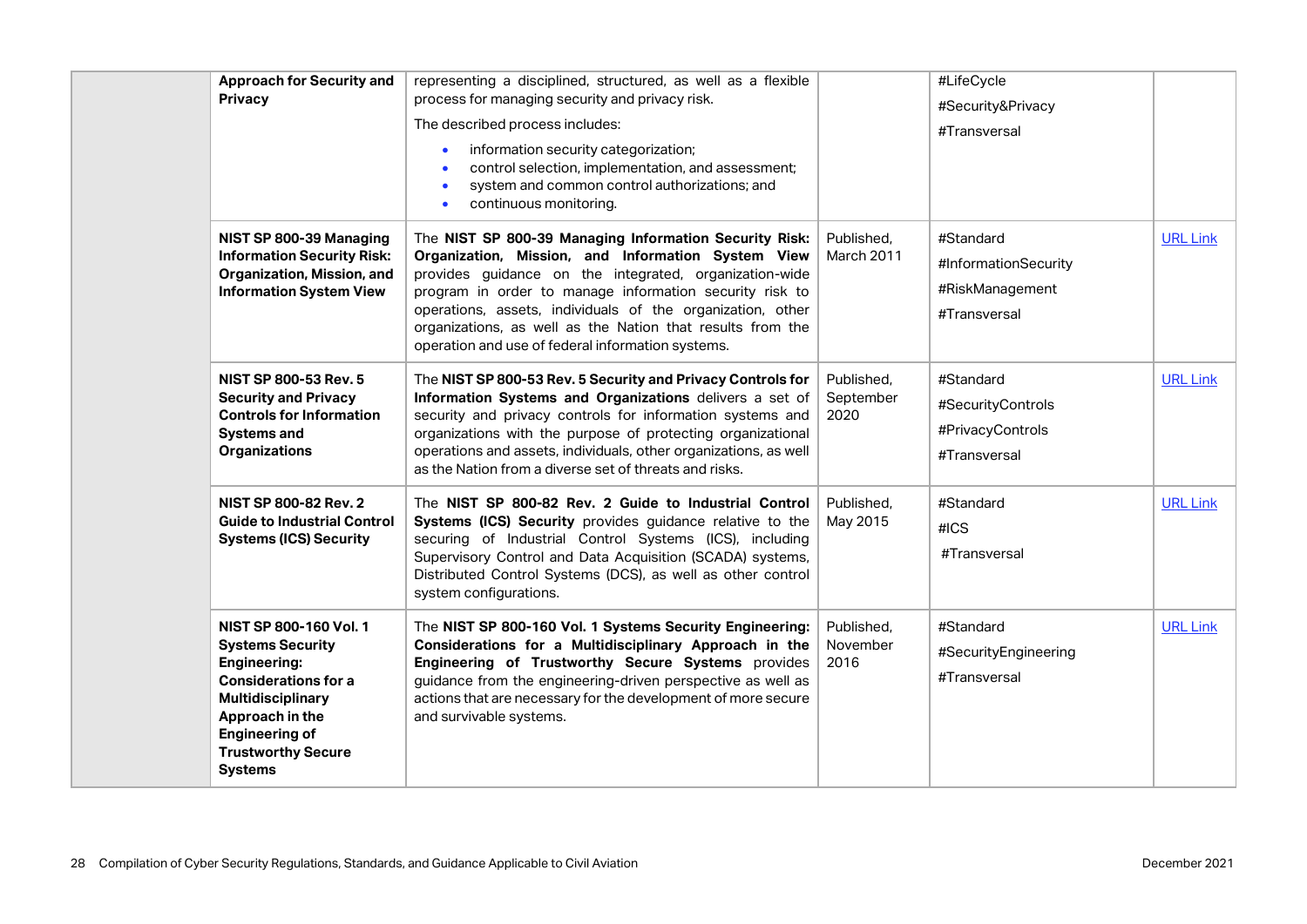|                               | <b>NIST SP 800-160 Vol. 2</b><br><b>Rev 1 Developing Cyber</b><br><b>Resilient Systems: A</b><br><b>Systems Security</b><br><b>Engineering Approach</b> | The NIST SP 800-160 Vol. 2 Developing Cyber Resilient<br>Systems: A Systems Security Engineering Approach should<br>be used in conjunction with ISO/IEC/IEEE 15288:2015, NIST<br>Special Publication 800-160, Volume 1, and NIST Special<br>Publication 800-37.<br>It contains guidance on the process to achieve the identified<br>cyber resiliency outcomes that are based on the systems<br>engineering perspective and system life cycle processes as<br>well as with risk management processes.      | Published.<br>December<br>2019  | #Standard<br>#SecurityEngineering<br>#CyberResiliency<br>#Transversal | <b>URL Link</b> |
|-------------------------------|---------------------------------------------------------------------------------------------------------------------------------------------------------|-----------------------------------------------------------------------------------------------------------------------------------------------------------------------------------------------------------------------------------------------------------------------------------------------------------------------------------------------------------------------------------------------------------------------------------------------------------------------------------------------------------|---------------------------------|-----------------------------------------------------------------------|-----------------|
|                               | NIST SP 1900-202 Cyber-<br><b>Physical Systems and</b><br><b>Internet of Thing</b>                                                                      | The NIST SP 1900-202 Cyber-Physical Systems and Internet<br>of Things provides details on the relationship between the<br>phrases Cyber-Physical Systems (CPS) and the Internet of<br>Things (IoT) and much more.                                                                                                                                                                                                                                                                                         | Published,<br><b>March 2019</b> | #Standard<br>#CPS<br>#loT<br>#Transversal                             | <b>URL Link</b> |
|                               | <b>NIST IR 8259</b><br><b>Recommendations for IoT</b><br><b>Device Manufacturers</b>                                                                    | The NIST IR 8259 Recommendations for IoT Device<br>Manufacturers provides information on the recommended<br>activities related to cyber security for manufacturers to be<br>performed before the IoT devices are delivered to the<br>customers.                                                                                                                                                                                                                                                           | Published.<br>May 2020          | #Recommendation<br>#IOT<br>#DeviceManufacturers                       | <b>URL Link</b> |
|                               | NIST IR 8276 Key<br><b>Practices in Cyber Supply</b><br><b>Chain Risk Management:</b><br><b>Observations from</b><br><b>Industry</b>                    | The NIST IR 8276 Key Practices in Cyber Supply Chain Risk<br>Management: Observations from Industry document<br>provides set of best practices for the cyber supply chain risk<br>management.                                                                                                                                                                                                                                                                                                             | Published.<br>February 2021     | #BestPractices<br>#SupplyChain<br>#RiskManagement                     | <b>URL Link</b> |
| <b>United Nations</b><br>(UN) | <b>UN Security Council</b><br><b>Resolution 2341</b>                                                                                                    | The UN Security Council Resolution 2341 recognizes and<br>addresses the growing importance of ensuring the reliability<br>and resilience of critical infrastructure and its protection from<br>terrorist attacks for national security.                                                                                                                                                                                                                                                                   | Published.<br>2017              | #Resolution<br>#Transversal                                           | <b>URL Link</b> |
|                               | <b>Protection of Critical</b><br><b>Infrastructure Against</b><br><b>Terrorist Attacks:</b><br><b>Compendium of Good</b><br><b>Practices</b>            | The Protection of Critical Infrastructure Against Terrorist<br>Attacks: Compendium of Good Practices is deliverable from<br>a joint initiative of the following institutions: the UN Office of<br>Counter-Terrorism, the UN Security Council Counter-<br>Terrorism Committee Executive Directorate, and INTERPOL.<br>This compendium provides the Member States and IROs with<br>the guidelines and good practices to protect critical<br>infrastructure from terrorist attacks, including cyber aspects. | Published.<br>June 2018         | #Guidance<br>#Transversal                                             | <b>URL Link</b> |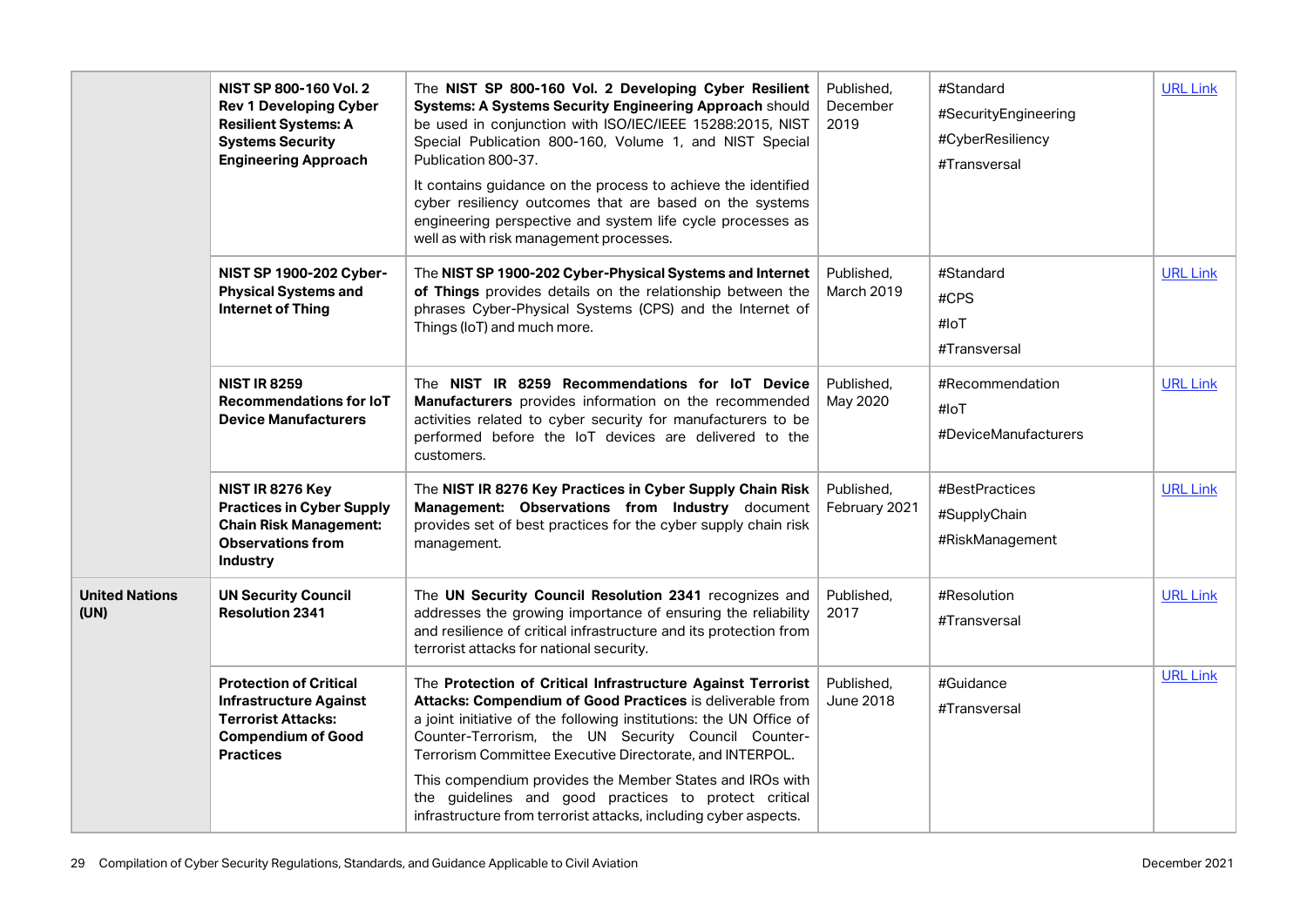### <span id="page-29-0"></span>Index

### **1. International Instruments and Documents**

#### **International Air Law Instruments**

- Convention for the Suppression of Unlawful Seizure of Aircraft (1970)
- Convention for the Suppression of Unlawful Acts against the Safety of Civil Aviation (1971)
- Protocol for the Suppression of Unlawful Acts of Violence at Airports Serving International Civil Aviation, Supplementary to the Convention for the Suppression of Unlawful Acts against the Safety of Civil Aviation (1971)
- Convention on the Suppression of Unlawful Acts Relating to International Civil Aviation (2010)
- Beijing Supplementary Protocol to the 1970 Hague Convention for the Suppression of Unlawful Seizure of Aircraft (2010)

#### **International Civil Aviation Organization (ICAO)**

- Annex 17 Security. Safeguarding International Civil Aviation Against Acts of Unlawful Interference
- ICAO Aviation Cybersecurity Strategy
- Doc 8973 Aviation Security Manual (Restricted)
- Doc 9985 Air Traffic Management Security Manual (Restricted)
- Doc 10108 Global Risk Context Statement (Restricted)
- Assembly Resolution A40-10: Addressing Cybersecurity in Civil Aviation

### **2. European Regulations and Documents**

#### **European Parliament**

• Regulation (EU) 2018/1139 of the European Parliament and of the Council of 4 July 2018 on common rules in the field of civil aviation and establishing a European Union Aviation Safety Agency, and amending Regulations (EC) No 2111/2005, (EC) No 1008/2008, (EU) No 996/2010, (EU) No 376/2014 and Directives 2014/30/EU and 2014/53/EU of the European Parliament and of the Council, and repealing Regulations (EC) No 552/2004 and (EC) No 216/2008 of the European Parliament and of the Council and Council Regulation (EEC) No 3922/91

- Regulation (EU) No 376/2014 of the European Parliament and of the Council of 3 April 2014 on the reporting, analysis, and follow-up of occurrences in civil aviation, amending Regulation (EU) No 996/2010 of the European Parliament and of the Council and repealing Directive 2003/42/EC of the European Parliament and of the Council and Commission Regulations (EC) No 1321/2007 and (EC) No 1330/2007
- Regulation (EU) 2016/679 of the European Parliament and of the Council of 27 April 2016 on the protection of natural persons with regard to the processing of personal data and on the free movement of such data, and repealing Directive 95/46/EC (General Data Protection Regulation)
- Directive (EU) 2016/1148 of the European Parliament and of the Council of 6 July 2016 concerning measures for a high common level of security of network and information systems across the Union

#### **European Commission**

- Commission Implementing Regulation (EU) 2015/1998 of 5 November 2015 laying down detailed measures for the implementation of the common basic standards on aviation security
- Commission Implementing Regulation (EU) 2019/1583 of 25 September 2019 amending Implementing Regulation (EU) 2015/1998 laying down detailed measures for the implementation of the common basic standards on aviation security, as regards cybersecurity measures
- Commission Implementing Regulation (EU) 2017/373 of 1 March 2017 laying down common requirements for providers of air traffic management/air navigation services and other air traffic management network functions and their oversight, repealing Regulation (EC) No 482/2008, Implementing Regulations (EU) No 1034/2011, (EU) No 1035/2011 and (EU) 2016/1377 and amending Regulation (EU) No 677/2011
- Transport Cybersecurity Toolkit

#### **European Aviation Safety Agency (EASA)**

- EASA RMT.0648 Aircraft Cybersecurity
- EASA RMT.0720 Management of Information Security Risks

#### **European Strategic Coordination Platform (ESCP)**

**Strategy for Cyber Security in Aviation** 

#### **European Civil Aviation Conference (ECAC)**

• ECAC Doc 30, Part II (Restricted)

#### **United States: Federal Aviation Administration (FAA)**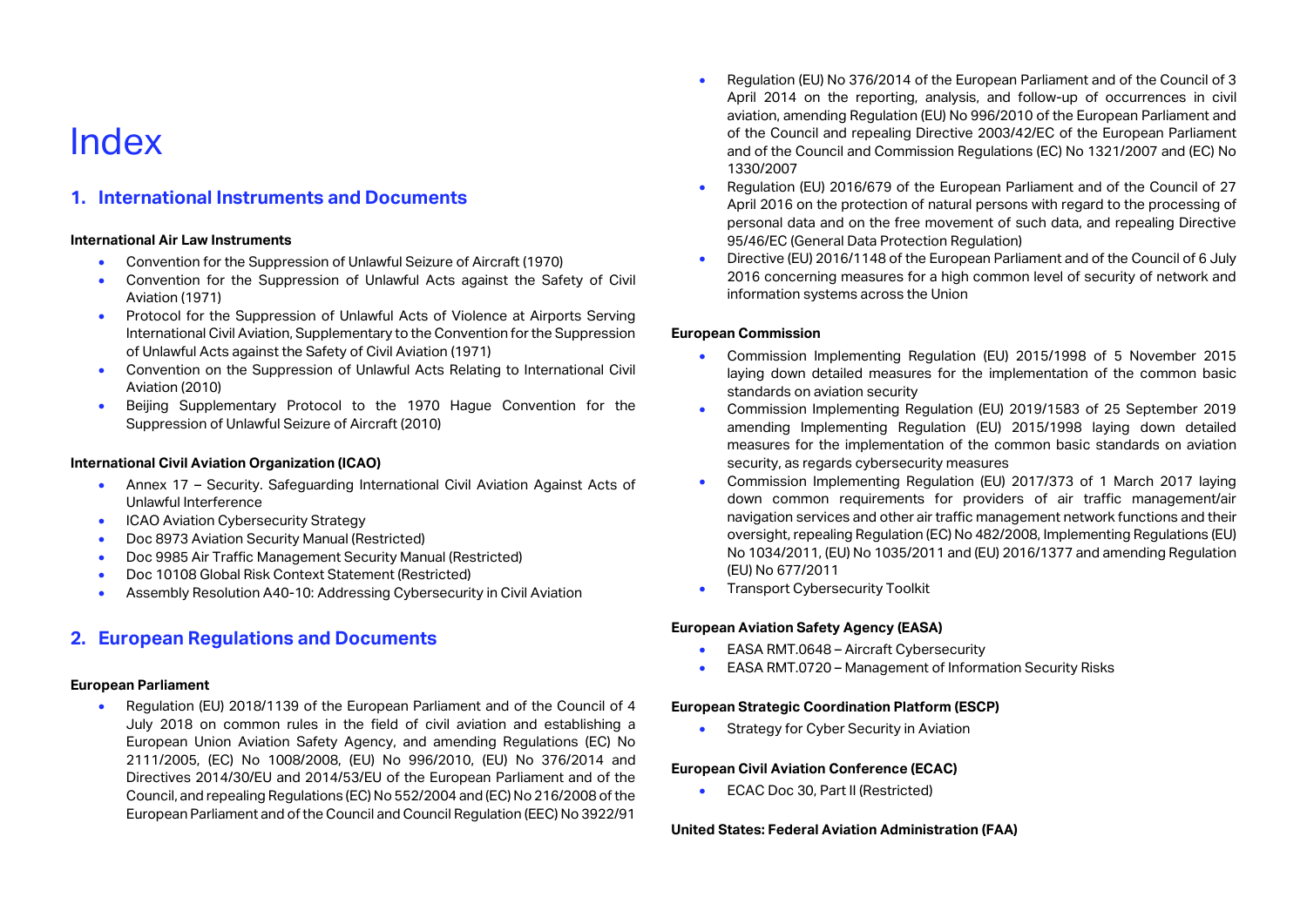- Code of Federal Regulations (CFR) Title 14 Aeronautics and Space (incl. Part 23, 25, 27, 29, etc.)
- FAA Reauthorization Act of 2018, Public Law No: 115-254
- Flight Standards Information Management System (FSIMS)
- Advisory Circular 119-1 Airworthiness and Operational Authorization of Aircraft Network Security Program (ANSP)
- Policy PS-AIR-21.16-02, Establishment of Special Conditions for Cyber Security

#### **United States: Federal Aviation Administration (FAA)**

• TSA Cybersecurity Roadmap

#### **United Kingdom (Civil Aviation Authority)**

- Aviation Cyber Security Strategy
- CAP1850: Cyber Assessment Framework (CAF) for Aviation
- CAP1753: CAA Cyber Security Oversight Process for Aviation

#### **Qatar (Civil Aviation Authority)**

• Aviation Cyber Security Guidelines

#### **Singapore (Civil Aviation Authority of Singapore)**

• Advisory Circular (AC) 121-7-2, Aircraft Network Security Programme (ANSP)

### **3. Aviation Industry Cyber Specific Documents**

#### **International Air Transport Association (IATA)**

- IOSA Standards Manual (ISM), Edition 14<sup>th</sup>
- Security Management System (SeMS) Manual, Edition 5
- Aviation Cyber Security Guidance Material, Edition 1

#### **Civil Air Navigation Services Organization (CANSO)**

- Standard of Excellence in Cybersecurity
- Air Traffic Management Cybersecurity Policy Template

#### **Airports Council International (ACI)**

- Cybersecurity for Airport Executives Handbook
- Cybersecurity Implementation Handbook

#### **European Organisation for Civil Aviation Equipment (EUROCAE)**

• ED-201 – Aeronautical Information System Security (AISS) Framework Guidance

- ED-202A Airworthiness Security Process Specification
- ED-203A Airworthiness Security Methods and Considerations
- ED-204A Information Security Guidance for Continuing Airworthiness
- ED-205 Process Standard for Security Certification and Declaration of ATM ANS Ground Systems
- ED-ISEM Guidance on Information Security Event Management

#### **EUROCONTROL**

- ATM Cyber Security Maturity Model
- Monitoring Cyber Security Events EATM-CERT Interactive Map

#### **RTCA**

- DO-178C Software Considerations in Airborne Systems and Equipment Certification
- DO-326A Airworthiness Security Process Specification
- DO-355A Information Security Guidance for Continuing Airworthiness
- DO-356A Airworthiness Security Methods and Considerations
- DO-ISEM Guidance on Information Security Event Management

#### **Aeronautical Radio, Incorporated (ARINC)**

- ARINC 811: Commercial Aircraft Information Security Concepts of Operation and Process Framework
- ARINC Specification 823P1 DataLink Security, Part 1 ACARS Message Security
- ARINC Specification 823P2 DataLink Security, Part 2 Key Management
- ARINC Specification 834-8 Aircraft Data Interface Function (ADIF)
- ARINC Report 835-1 Guidance for Security of Loadble Software Parts Using Digital Signatures
- ARINC Project Paper 858: Internet Protocol Suite (IPS) for Aeronautical Safety Services - Technical Requirements
- ARINC Report 852 Guidance for Security Event Logging in an IP Environment
- ARINC Report 658 Internet Protocol Suite (IPS) for Aeronautical Safety Services Roadmap Document
- ARINC Specification 664P1-2 Aircraft Data Network, Part 1, Systems Concepts and Overview

#### **A4A (Airline for America, former ATA)**

• ATA Spec 42 Aviation Industry Standards for Digital Information Security